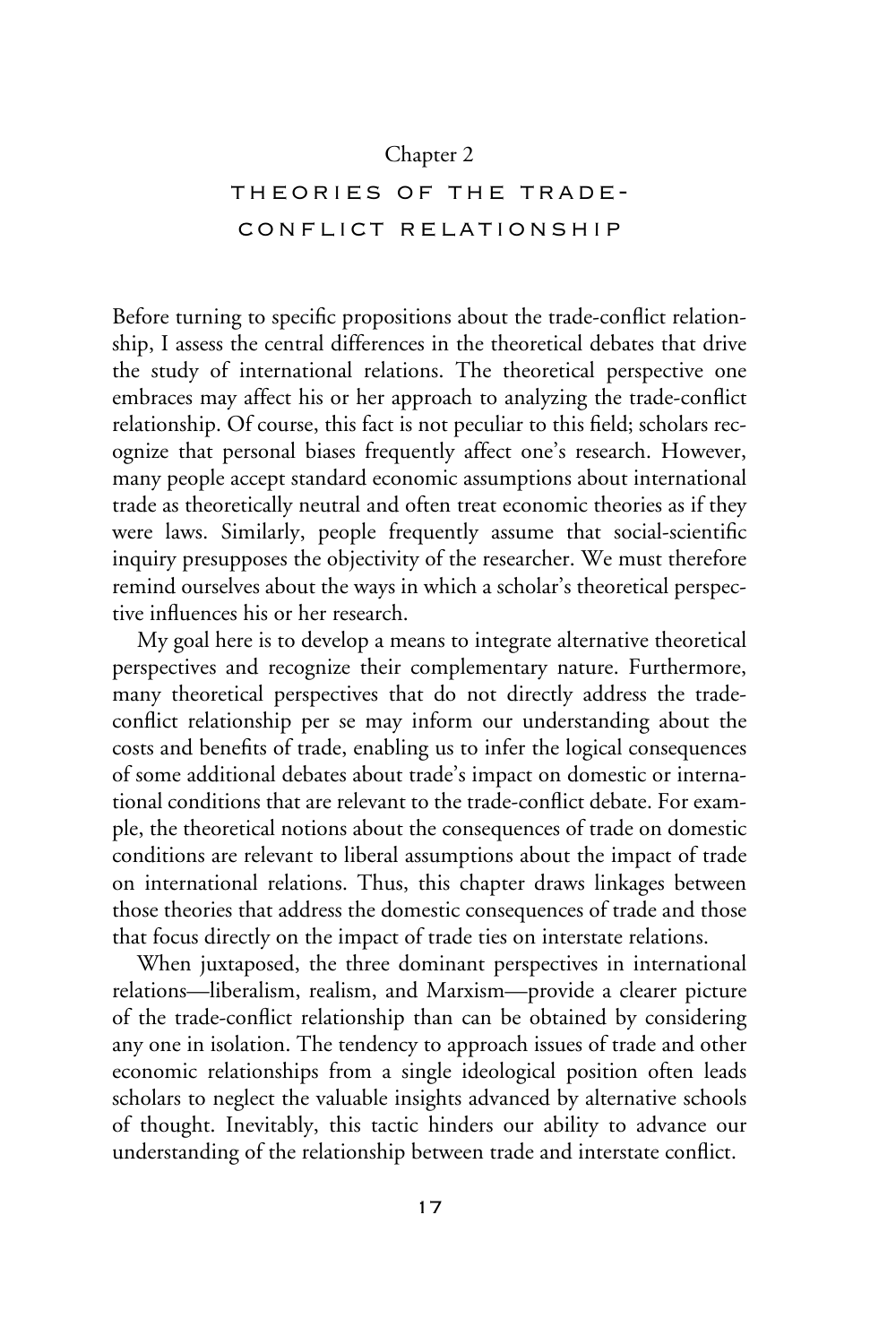Although I make an effort to distinguish the central differences between several schools of thought, a strict and useful typology of theoretical approaches is difficult, if not impossible, to construct. As with any theoretical categorization, particularly one examining several academic disciplines, it is difficult to reconcile inconsistencies that exist within one theoretical tradition in addressing a particular question (e.g., there is no unified voice among the challenges to liberalism). For this reason, it is useful to consider a number of propositions that emerge across, rather than within, particular schools of thought. After briefly discussing major differences in worldviews, I organize my discussion about the tradeconflict relationship according to the predictions that various theorists might make about it. These basic divisions in worldviews suggest why scholars may diverge in their evaluation of trade's consequences and its possibilities for promoting peace.

#### differences of perspective

A critical distinction noted about the dominant perspectives in international relations centers on the identification of the *primary actors* in world politics and the appropriate level of analysis on which to focus one's inquiry. Liberals tend to focus on the individual and the state; for the realist, the state is the most important actor in international relations; and for the Marxist, economic class is the key unit of analysis. Propositions emerging from these three schools about trading relationships have been framed in a manner that makes them appear applicable to all actors and levels of analysis. Yet, where analysts choose to focus their inquiry may have important implications for the conclusions reached. It is important to remain cognizant of the fact that trade's impact might vary at the individual, class, state, and global levels, while also recognizing that attention to each level informs our overall understanding about the phenomenon of interdependence. Scholars often overlook the distinction between alternative foci (Singer 1961).

For example, classical liberals spoke about the benefits of trade for individuals and saw these same benefits as applicable to nations. Others may talk about the process of globalization or systemic interdependence and discuss the negative consequences for states and subnational actors. Moving down the scale of aggregation (from system to individual) often highlights the variations that exist within the system or state. In this study, I focus on the impact of trade on relations between states, but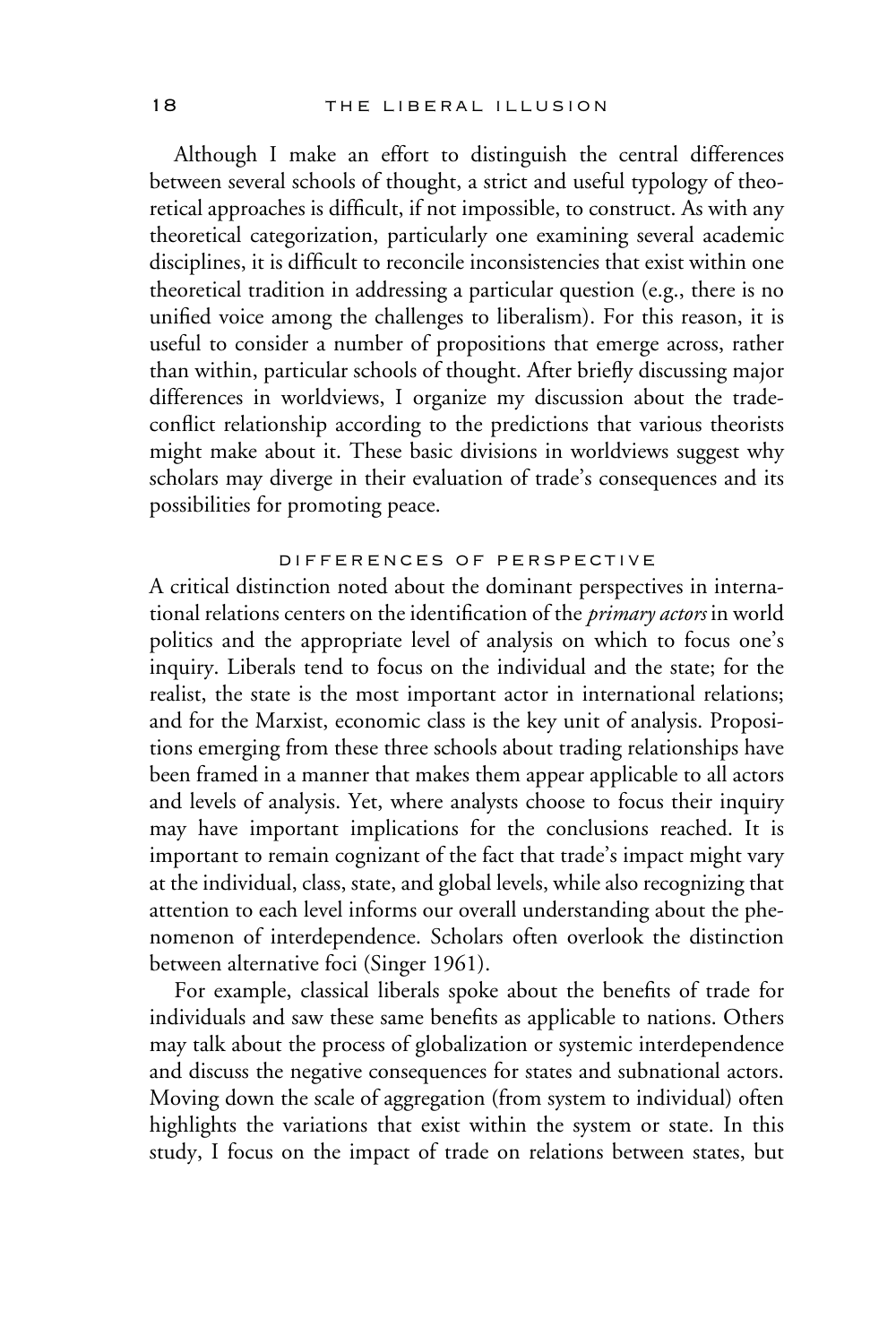many of the theories relevant to the discussion are cast at different levels of analysis. Further exploration is needed to uncover the ways in which trade's impact varies across levels of analysis: different initial definitions of the central actors in international relations may lead to significantly different conclusions.

Another issue of contention among different theorists may be found in the notion of the national interest, which has important implications for the topic at hand. Liberals view state action as driven by a desire to maximize social welfare. Trade is seen as a vehicle to achieving this goal. In this sense they differ from realists, who see states as motivated by power maximization. With respect to trade, realists reiterate mercantilist philosophies, viewing economic statecraft, including trade policies, as one of many instruments available to states in their pursuit of power. Marxists also recognize the desire of states to maximize wealth, but believe this goal is pursued to benefit particular classes, rather than society as a whole. For Marxists, the state is not a unitary actor, but is a structure representing the interests of the dominant classes in society. Neo-Marxists maintain that the state is fundamentally an instrument of class domination. The Marxist rejection of the liberal and realist assumption of the neutrality of the state vis-à-vis class interests leads to the conclusion that trade policies do not benefit all individuals within society, but in fact promote the interests of the dominant classes.

Alternative perspectives concerning the motivations driving state action have important implications for arguments about whether trade ties have the capacity to foster peace among states. If one accepts the liberal assumption that states' ultimate goal is the promotion of national welfare, then it is conceivable that trade and peace promote these goals.<sup>1</sup> If, on the other hand, one accepts the realist view that all foreign policy, including trade, exists for the purpose of achieving national security or power, then trade relationships may be viewed as temporary arrangements that can be easily broken when conditions necessitate other strategies to secure national interests. Realists do not rule out the utility of force—even against a trade partner—when the national interest is at stake. However, force may be undesirable when the trading partner is vital to the national interest. Finally, Marx himself recognized the conflict endemic in economic relations, which suggests that violence may be an integral component of such relations ([1887] 1906). This contrasts with the liberal view that economic relationships deter or serve as a substitute for violence.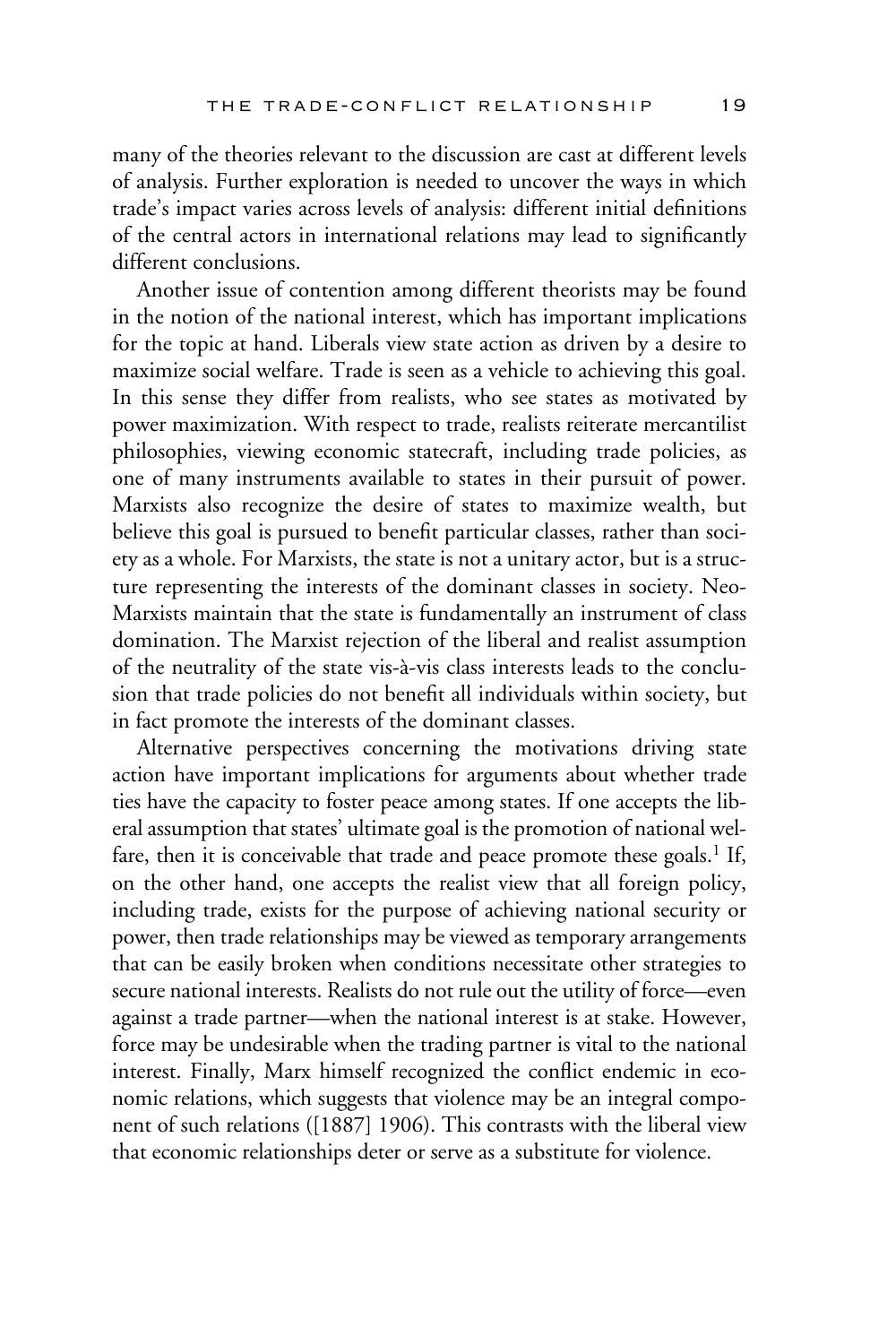I assume states pursue policies designed to maximize both power and plenty. At times a state must subordinate short-term wealth in the hopes of greater power in the long term or may sacrifice power in the short term for the sake of long-term wealth. In fact, limiting one's autonomy through economic ties in the hopes of deriving greater economic benefits would be one example of the latter, whereby the state assumes it can use that wealth for power-augmenting ventures. On the other hand, a state might direct investments into military resources, postponing other productive ventures for the sake of long-term objectives. In sum, wealth and power are complementary goals. For example, states may pursue economic policies that reduce national autonomy in the short term for the sake of acquiring additional wealth to secure power in the long term, or states may incur short-term economic losses to contribute to long-term security goals. This notwithstanding, different perceptions of the national interest may influence scholars and policymakers concerned with trade and conflict.

In a similar vein, a scholar or policymaker's view of *human nature* and of the possibilities or limitations to cooperation and peace in an anarchic world have dramatic effects on the way theorists view the potential impact of trade relations (Stein 1990, 4–13). Classical liberals devoted a considerable amount of energy toward addressing the means by which one could harness human vices. The drive for material gain was considered one of many instinctual vices, but classical liberals viewed it as less dangerous than the others, such as the acquisition of power and glory or seeking revenge (Hirschman 1977). Within the liberal tradition, competition and self-interested action promote the common good. The classical liberal economic system is not built upon the belief that individuals are directly concerned with the public good. Instead, the public good is a positive externality that arises from individual pursuit of self-interested objectives. Adam Smith argues:

He intends only his own gain, and he is in this, as in many other cases led by an invisible hand to promote an end which was no part of his intention. Nor is it always the worse for the society that it was no part of it, by pursuing his own interest he frequently promotes that of the society more effectually than when he really intends to promote it. ([1776] 1937)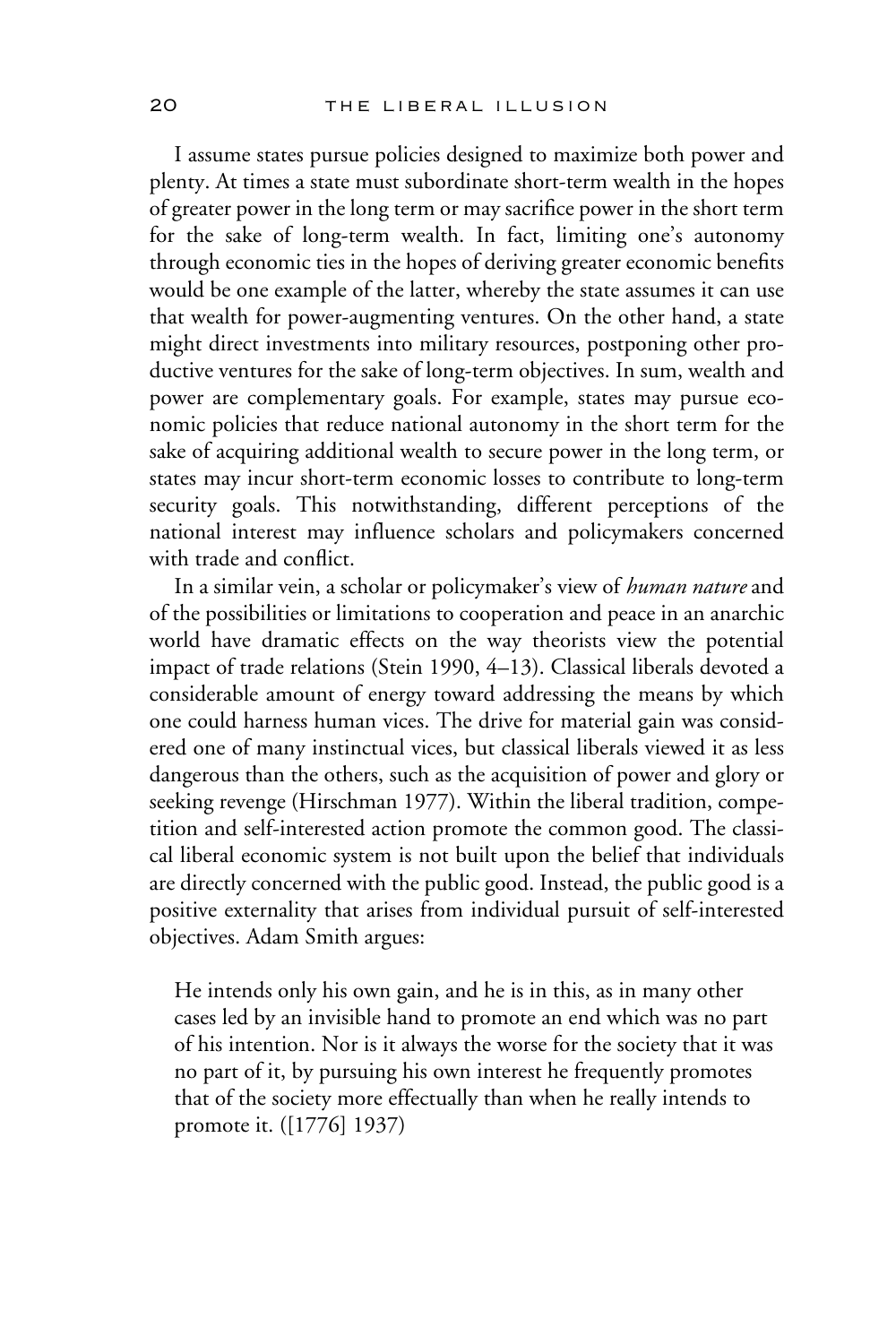The liberal view that self-interested action can produce desirable outcomes is seen in various permutations of the liberal tradition and continues within international relations theories of cooperation (e.g., Axelrod 1984). For liberals, even if trade policies are motivated by self-interest, they lead to cooperative strategies and peaceful relations among actors. Realists are less optimistic about human nature; they envisage conflict (rather than cooperation or the common good) to result from self-interested action. Each state's pursuit of its own national interest—power maximization and security—produces a security dilemma, which in turn results in greater insecurity and intensifies threats to interstate peace. Although interstate cooperation may emerge, cooperative arrangements are transitory—today's ally may be tomorrow's adversary. Marxists subscribe to a conception of human nature that is similarly skeptical. For Marxists, conflict permeates social relations between classes and between factions of capital (Marx [1887] 1906). The Marxist assessment of human nature offers a glimmer of hope that the demise of capitalism will produce a positive transformation in social relations; yet, until that point, conflict remains ever present. The realist and Marxist positions stand in sharp contrast to the liberal scenario of a common good resulting from egoistic action, which in turn has implications for the ways in which theorists from these schools of thought view trading relationships.

Finally, we must consider the normative concerns of scholars. Liberals pursue different theoretical priorities than do realists and Marxists. Although concerned with issues of peace and war, liberal inquiries focus primarily on welfare issues. Realists are concerned with issues of national security, and Marxists focus on issues of poverty and equity within and between states. This leads to obvious differences in the normative priorities for evaluating trade's consequences. For example, trade may lead to greater welfare, if we think of welfare as an increase in national income, while at the same time insecurity and inequality within and between nations might grow. Again, where scholars focus their attention may lead to alternative conclusions about trade's costs or benefits.

Recognizing the differences that exist across worldviews might lead one to conclude that theorists often look at different worlds and do so with different evaluative techniques. Yet, it is possible to tease out propositions that may be interwoven to capture a more enhanced understanding of the potential relationship between trade and conflict. For example,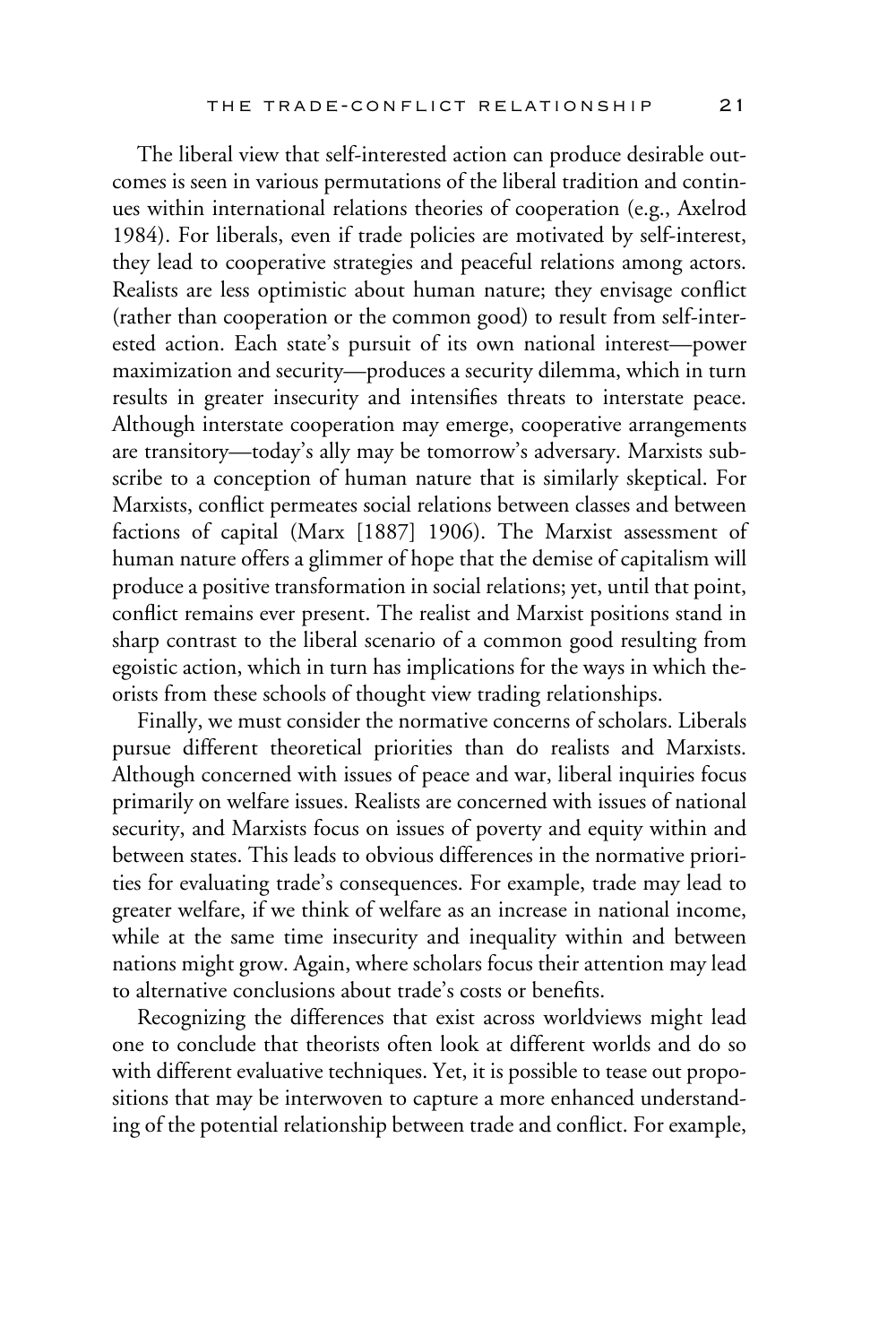if I assume that welfare, security, and equality are each important normative concerns, I can adopt a more holistic approach for evaluating the conditions under which trade might contribute to peace or conflict.

#### three hypotheses about trade and conflict

As noted in the previous chapter, three propositions about the tradeconflict relationship are easily identified in the relevant literature: (1) the liberal proposition asserting that trade promotes peace; (2) the proposition, advanced by neo-Marxists, that symmetrical economic ties may promote peace, while asymmetrical relations stimulate conflict; and (3) the proposition that trade increases conflict. Of course, we need to consider a fourth possibility—the null hypothesis, that there is no relationship between trade and conflict. I will discuss each proposition in turn.

The Liberal Claim: Trade Promotes Peace

The linkage of trade to peace and prosperity enjoys a long tradition in both economics and political science.<sup>2</sup> The trade-promotes-peace proposition can be traced to ancient writings, but it is most commonly associated with the liberal school of thought (Angell [1911] 1972; Blainey 1973, chap. 2; de Wilde 1991; Doyle 1997, chap. 7; Selfridge 1918; Viner 1937). Liberal arguments, like those predating liberalism, link the pacifying elements of trade to economic and sociological factors. Economic arguments permeate the contemporary liberal argument, but there is also an implicit (and at times explicit) assumption that the increased contact that results from trade ties promotes peace and unifies states. While related, the economic and sociological strands of liberalism rely on different dynamics to explain the trade-conflict relationship.

Perhaps the argument receiving the most scholarly attention in related literature suggests that states are deterred from initiating conflict against a trading partner for fear of losing the welfare gains associated with the trading relationship (Polachek 1980). Given the prominence of economic arguments seeking to explain the trade-peace connection, it is useful to begin with a discussion of a few key assumptions formulated from classical trade theory, where the rationale for the link between trade and interstate peace is established.<sup>3</sup> As will become apparent, theorists critical of the assumptions underlying classical trade theory are also the most ardent critics of the trade-peace proposition.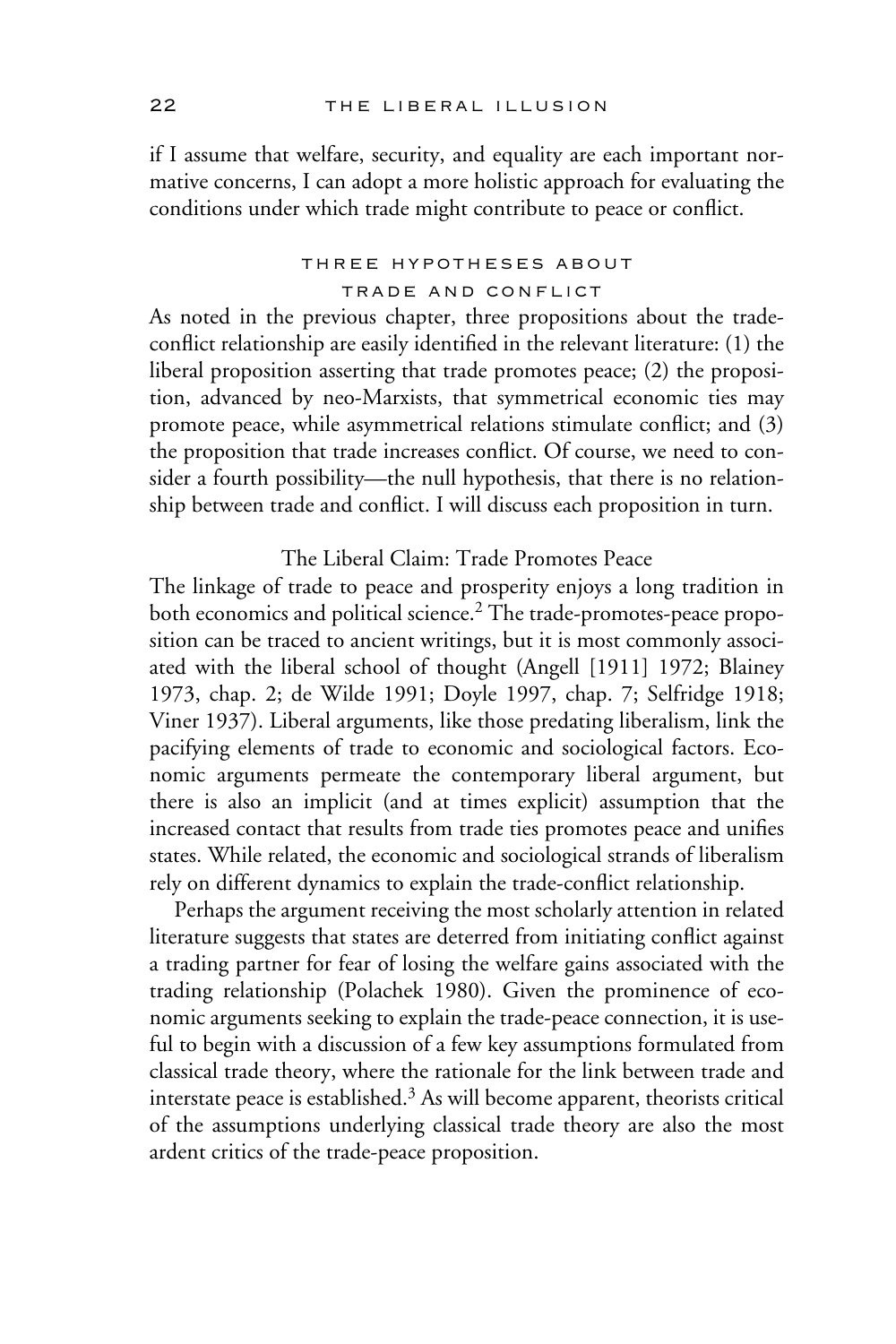First, liberal economists believe trade provides benefits to its participants. They do not assume that the benefits of trade are equal for all actors, but they nevertheless assume these are positive. Liberals also assume that trade occurs voluntarily; therefore, if we see two actors trading, they are doing so because they are deriving benefits from the relationship; otherwise, as rational actors, they would exit the relationship. Thus, if we witness states engaging in trade, we must assume that they are deriving benefits. According to this argument, if a state did not enjoy net benefits from a particular relationship, being a rational actor, it would terminate the relationship. As we will see, neo-Marxist scholars reject the notion that the existence of trade ties signifies voluntary exchange.

Underlying neoclassical trade theory is the notion that states are better off if they trade than they would be if they refrained from trade. The gains from trade that neoclassical trade theory assumes accrue to states arise from the possibility of exchange and from greater specialization. Through exchange, states are able to sell and therefore purchase products at a lower price than if they were pursuing economic autarky. Exchange is assumed to increase revenue as well as consumption. More important, trade increases the productive efficiency of the economy through specialization. By specializing in those products for which a state has a relative advantage, it is better able to allocate resources to efficient productive ventures. According to this argument, economic specialization and trade increase real income, both nationally and globally.

Those who argue that trade fosters peace most often maintain that intense conflict is deterred when leaders consider the welfare losses associated with an interruption to trade. For most contemporary liberal theorists, it is not the act of trade itself, but the threat of losing the economic benefits of such ties that deters states from seeking military actions against their most important trading partners. Several authors provide empirical evidence of the negative relationship between trade and conflict and/or the positive relationship between trade and cooperation (e.g., Domke 1988; Gasiorowski and Polachek 1982; Oneal et al. 1996; Oneal and Ray 1997; Oneal and Russett 1997, 1999; Polachek 1980, 1992; Polachek and McDonald 1992; Polachek et al. 1997, 1999; Sayrs 1990).

Polachek's (1980) expected-utility model of trade and conflict provides a framework for understanding leaders' calculations of the relative costs and benefits of interstate trade and conflict. The model provides the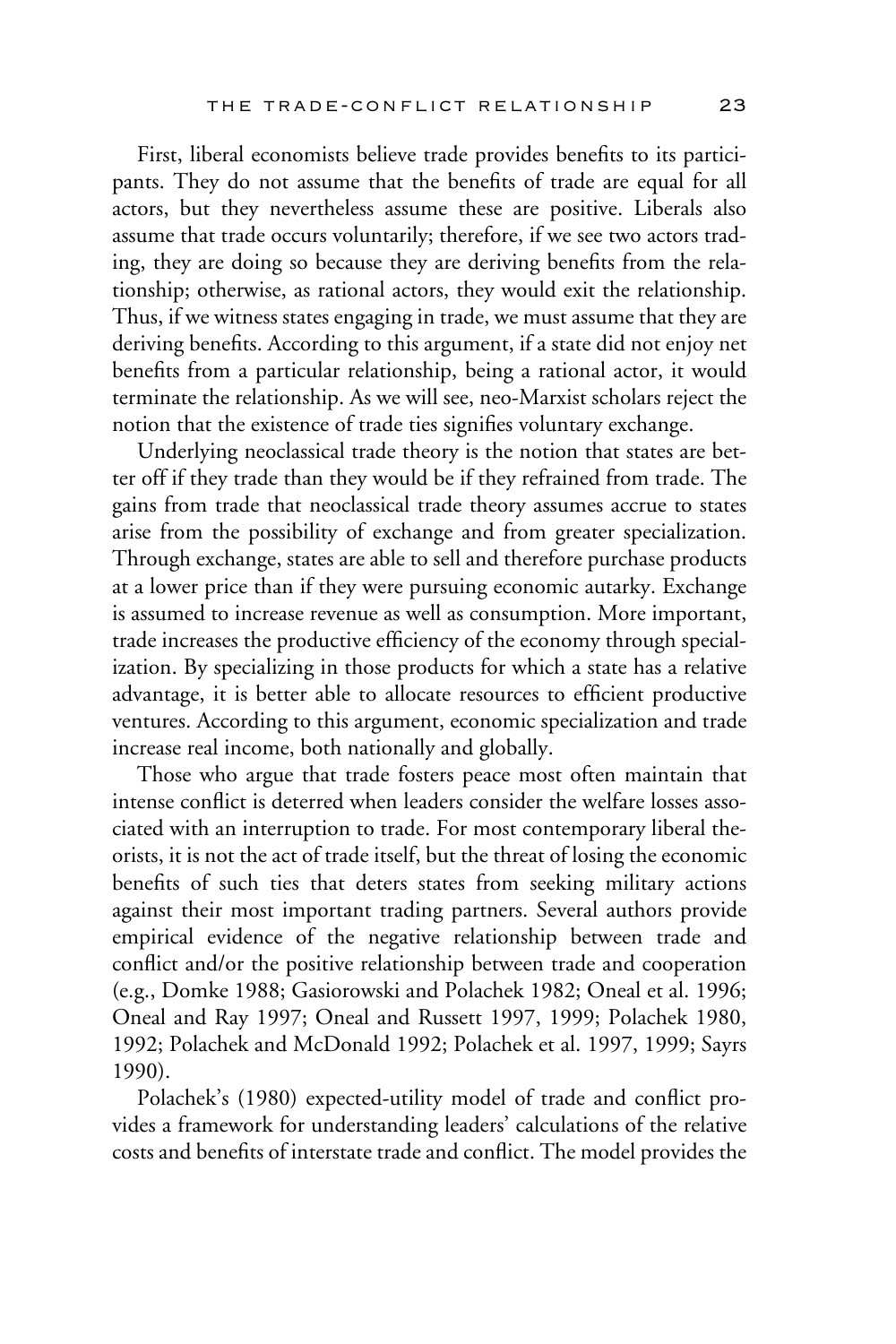basis for understanding the arguments of both advocates and critics of the proposition that trade promotes peace. The model has been utilized, criticized, and modified by theorists within and outside the liberal school of thought.<sup>4</sup> Operating within the framework of neoclassical trade theory, Polachek assumes that trade patterns emerge as a result of given heterogeneous factor endowments among nations. These trade patterns, and the accruing benefits associated with the gains from trade, affect a rational leader's foreign policy behavior, as she or he attempts to maximize social welfare. According to Polachek's model, in a leader's expected-utility calculus, the cost of conflict equals the lost welfare gains associated with potential trade losses (1980, 1992). Even if conflict does not lead to the cessation of trade, it will lead to inferior terms of trade, such as lower prices for exports or higher prices for imports (Polachek and McDonald 1992). The diminution of trade or barriers to trade that accompany conflict lead to welfare losses. Thus, increases in gains from trade in a particular relationship are believed to reduce incentives for conflict within that relationship. According to Polachek's model, the expansion of trade ties with a given state should reduce the likelihood of conflict.

A similar cost-benefit analysis is provided by those theorists who judge leaders' decisions by their assessment of the utility of pursuing trading versus military strategies for acquiring desired goods. Rosecrance (1986) argues that states pursue trading strategies when military options become too costly and less efficient relative to trade. This focus differs from Polachek's expected-utility model. Polachek's model suggests that once trade ties have been established, deterring conflict can only maximize welfare; that is, conflict only produces a negative effect on welfare in Polachek's model. For others, the cost-benefit analysis incorporates a consideration of trade versus conquest. Although liberal theorists assume that trade is the preferred strategy for acquiring resources, within the cost-benefit analysis of trade and conflict we can imagine instances in which the acquisition of resources through conflict remains a viable and at times more desirable option than trade, as suggested by the title of Liberman's 1996 book *Does Conquest Pay?* He finds support for the argument that conquest can pay under some conditions. Thus, the costbenefit analysis for states' decisions to pursue trading versus military strategies to further the national interest may result in outcomes where the utility of conflict is greater than that for trade.<sup>5</sup> Although Rosecrance focuses on the system-level characteristics altering the trade-military cal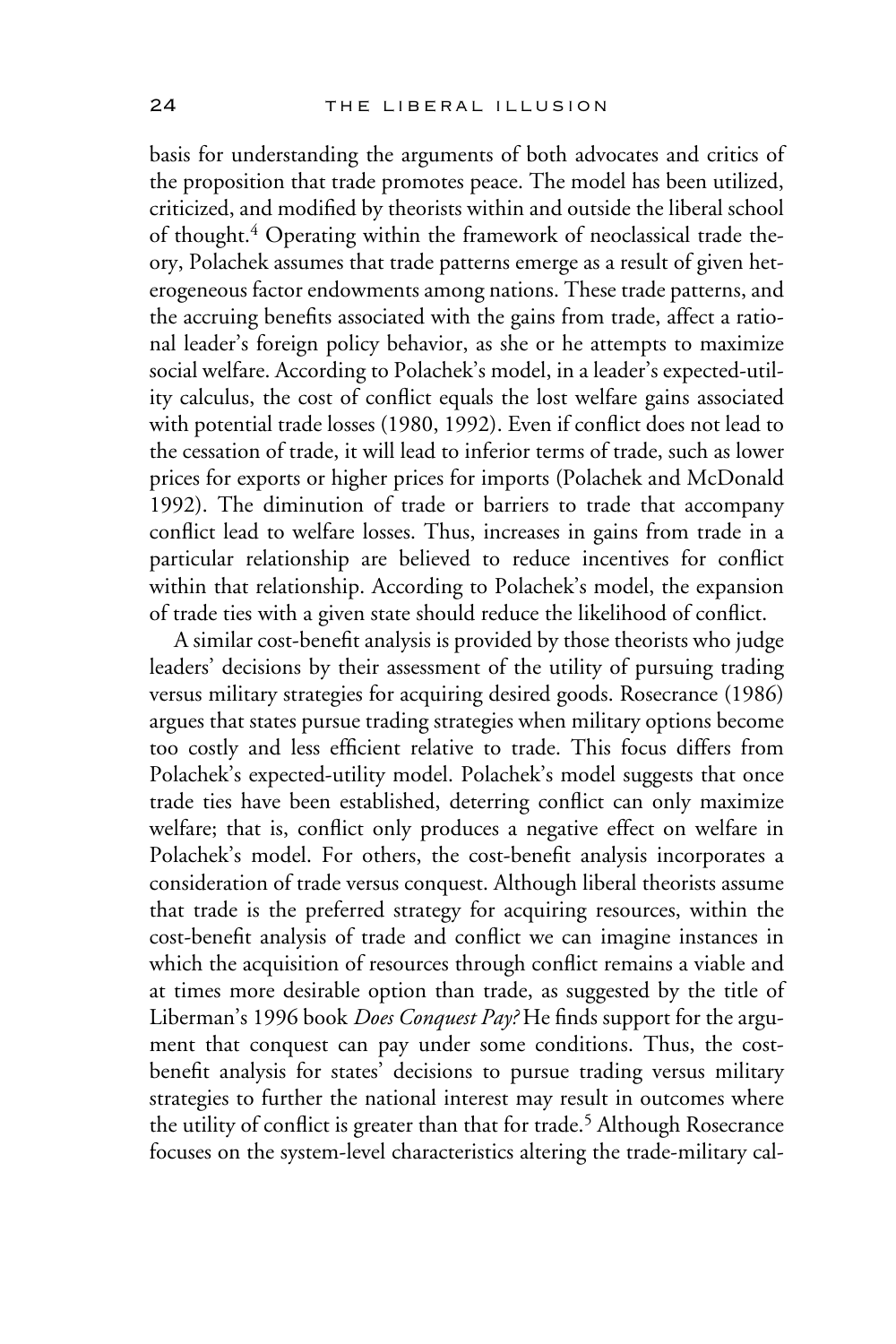culus over time, from both his and Polachek's model we can assume that the utility of conflict relative to trade may also vary across space (e.g., across dyadic relationships).

An extended argument advanced by liberals regarding the tradeconflict relationship maintains that it is not merely the *volume* of trade, but also the *type* of trade existing between partners that affects utility calculations for conflict (Polachek 1980). For example, Polachek and McDonald (1992) stress the importance of measuring the elasticity of supply and demand for goods traded, providing evidence that the more inelastic an actor's import and export demand and supply to a target country, the smaller the amount of actor-to-target net conflict. States are believed to be more vulnerable relative to those whose products and purchases are in greater demand, particularly when the goods are of strategic importance. Unfortunately, it is difficult to measure the importance of different types of trade for a country, particularly if one wishes to focus on a broad historical and temporal domain. The strategic relevance of commodities changes over time, making it difficult to apply general measures of commodity importance. In addition, data for measuring the elasticity of trade are limited, so work in this area has been curtailed. Researchers generally rely on proxy measures of interdependence that assess the importance of a given relationship relative to others, rather than assessing whether the traded commodities themselves produce the dependence.

For some liberals, trade's pacifying effect results from more than economic considerations. Many eighteenth-century tracts by political economists expressed the view that commerce civilizes, polishes, and pacifies states and their citizens (Hirschman 1977, 1982). Montesquieu was among the first to cite the positive transformations that commerce brings to society (Forbes 1997). In 1749, he wrote "Commerce . . . polishes and softens . . . (adoucit) barbaric ways as we can see every day" (quoted in Hirschman 1982, 1464). Those who engaged in commerce were assumed to become more peaceful, more civilized. In 1781, Samuel Richard wrote:

Commerce has a special character which distinguishes it from all other professions. It affects the feelings of men so strongly that it makes him who was proud and haughty suddenly turn supple, bending, and serviceable. Through commerce, man learns to deliberate, to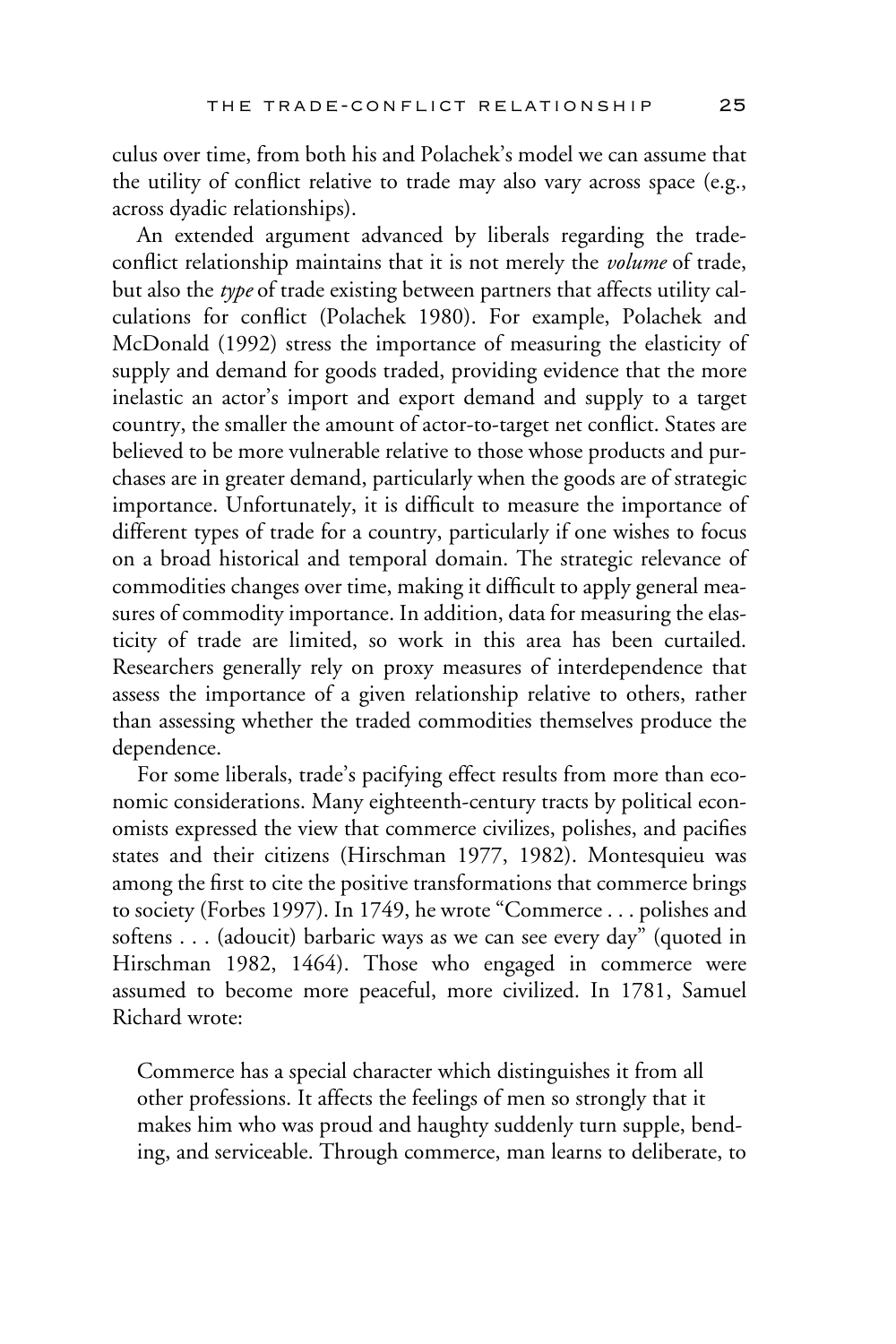be honest, to acquire manners, to be prudent, and reserved in both talk and action.  $\dots$  he flees vice, or at least his demeanor exhibits decency and seriousness. (quoted in Hirschman 1982, 1465)

Some contemporary liberal analysts portray business interests as more pacific and antiwar than other elements of society (Domke 1988). However, contemporary arguments generally attribute business people's peacefulness to their economic interest, rather than adopting the classical view that commerce has transformed their character. The economic argument suggests that business interests will mobilize their opposition to war in the interest of maintaining trade ties (economic profits). Some liberals add that this is particularly true in democratic societies, where public opinion has a greater impact on policymakers (Domke 1988; Ray 1995). Alternatively, one might argue that in nondemocratic regimes, the power of the business class is even more enhanced relative to democratic regimes, where alternative groups have an equal opportunity to exert influence over foreign policy. This arrangement may be due to the nondemocratic state's reliance on powerful economic actors for subsidizing state objectives. However, the argument that business interests always prefer peace to conflict is countered easily by the many instances in which businesses profit from war or in which economic interests prefer conflict to peace (Barbieri and Levy 1999).

The positive social transformation arising from commerce is not only argued by classical liberals to affect the behavior of individuals, but is assumed to transform societies—to make them less warlike. In addition, liberals assume that commerce alters relationships between societies. In *The Spirit of the Laws* (1749) Montesquieu wrote that "commerce cures destructive prejudices" (quoted in Forbes 1997, 2). Greater contacts, according to this view, produce greater understanding and more peaceful unions. In addition, increased contact necessitates the creation of mechanisms, such as laws, to resolve conflicts of interest that might arise. Trade facilitates the creation of additional linkages that bind states together.

Liberals, functionalists, and neofunctionalists argue that the expansion of interstate linkages in one area stimulates further cooperation in other areas (Deutsch et al. 1957; Haas 1958, 1964; Mitrany 1964). Of course, the unity that arises from economic ties can be attributed to the self-interested desire to maintain economic benefits and/or to the pre-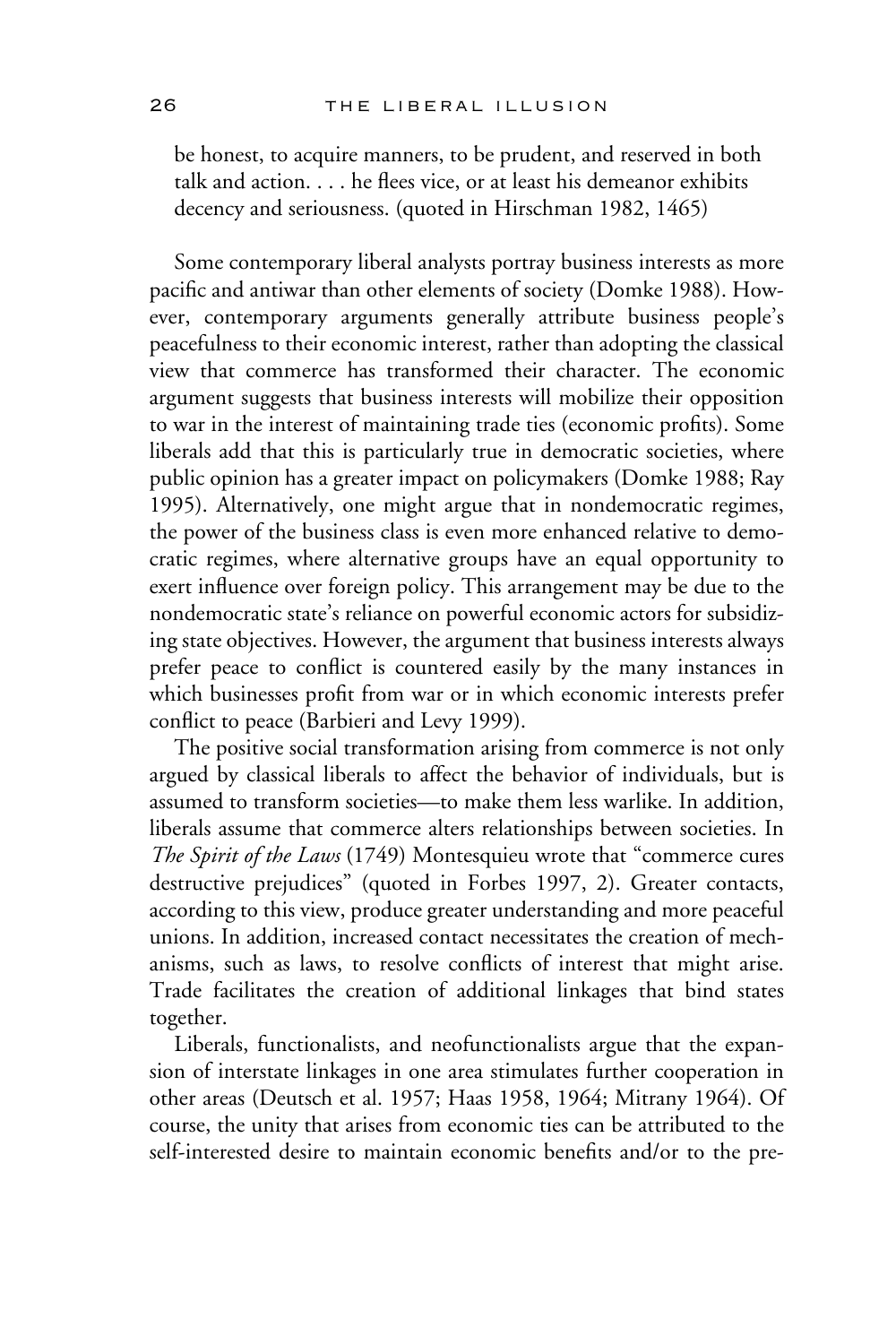sumed social attachments that arise from close contacts. The views are not unrelated, but there are some important distinctions. Liberals envision a world community arising from a global division of labor in which national boundaries could be weakened for the good of the community and its prosperity. Trade, even if pursued for economic gains, should lead to the unification of societies through a convergence of interests and cultures. According to this view, trade breaks down the barriers and prejudices associated with national identities. States and their citizens become integrated into one global community, united by a common interest. The increased contact and intermingling of cultures that exist between trading states are assumed to have a homogenizing effect. Again, a main premise is that contact and homogenization are good for peace, a view subject to support as well as criticism. In sum, contact is presumed to reduce misperceptions, increase understanding, lead to a convergence of cultures, foster formal and informal institutions to facilitate trade, and have spillover effects into other areas that lead to greater cooperation.

Thus, while liberals recognize that gains from trade and the potential costs accompanying interdependence are not always equal, they argue that trade ties generate net positive benefits for each state involved. These benefits are not solely economic. Rather, trade is seen as a positive force for transforming individuals, society, and relations between societies. Within the liberal tradition, a clear link is therefore established between expanded trade and peace. The expansion of trade ties alone should reduce the likelihood of conflict. This link of trade to peace, as we will see, is tenuous for those who maintain that trade might entail net costs, for those who view states' concerns about absolute gains as subordinate to concerns about relative gains, and for those who view increased contact as harmful to interstate relations.

### Trade's Impact Is Contingent on the Nature of Dependence

Liberal theorists describe trading relationships as universally beneficial. They also differentiate relationships according to the extensiveness of trade ties, rather than the more general context in which trading relationships exist (e.g., in relations of unequal power). Critics of commercial liberalism argue that all economic relations are not created equal; some trading relationships may promote harmonious, beneficial interstate relations, while others are plagued by tension. Neo-Marxists reject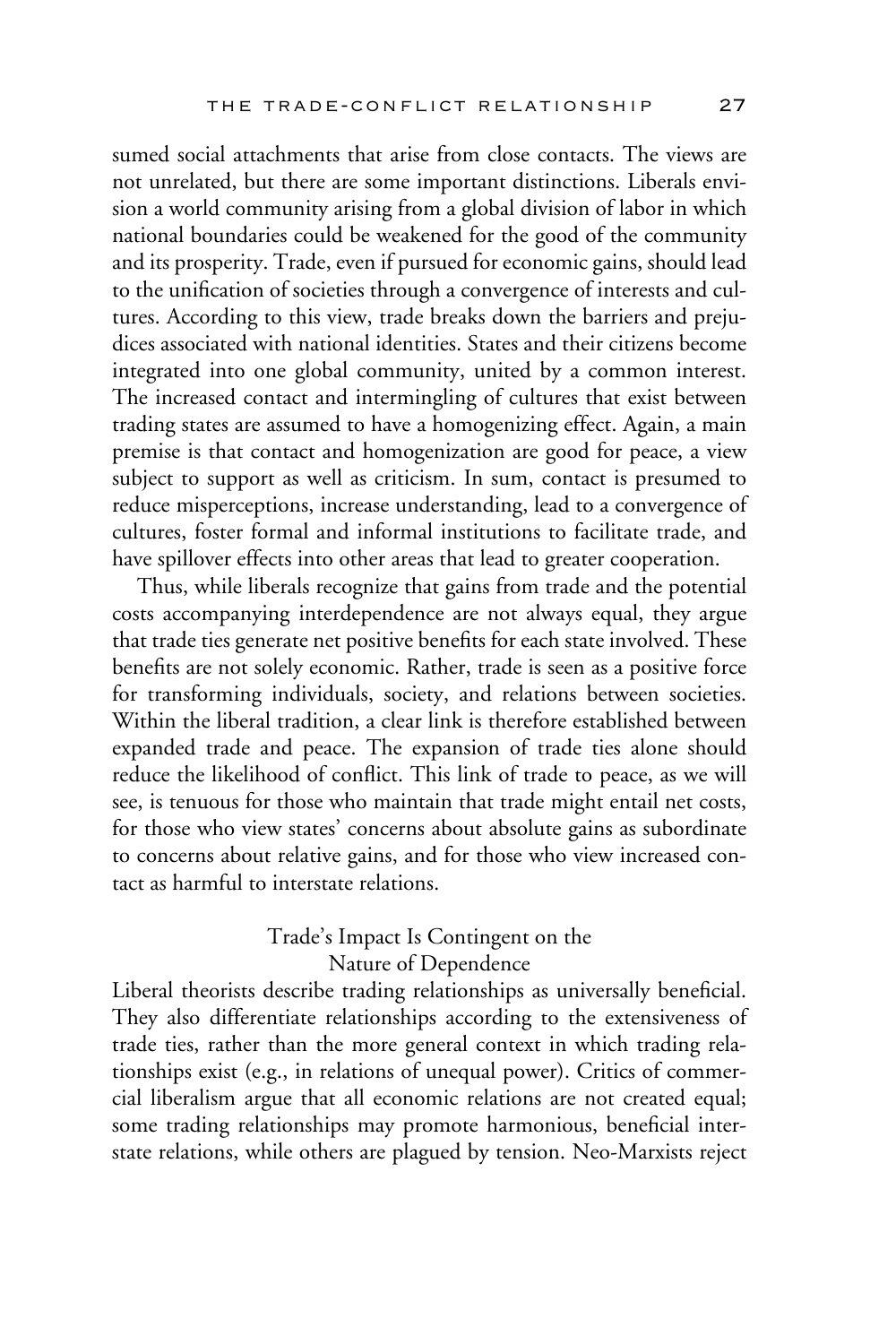the assumption that trade provides net benefits to all states. Trade and economic dependence benefit the powerful, but result in political and economic costs for the powerless. Dependency theorists reject the notion of universal voluntary exchange and argue that developing nations, as a result of historical-structural relationships, are not free actors and are therefore unable to make the same calculations proposed by the expected-utility models (Tétreault and Abel 1986). The existence of trade ties does not imply mutual benefits, but may instead reflect an absence of latitude on the part of some states to break free from undesirable trade relations. Neorealists contribute to the debate by adding that even when absolute gains exist, concerns about relative gains may dominate leaders' decisions (see Baldwin 1993; Grieco 1990; Mastanduno 1993; Powell 1991; Snidal 1991, 1993). Tensions may arise over how the gains from trade are distributed. Thus, trade may be devoid of the benefits and incentives presumed by liberals to serve as a restraint to conflict.

A reading of critical theories of trade leads one to infer that trade's impact on interstate relations is contingent upon the distribution of costs and benefits in a given relationship. In large part, the consequences of trade are contingent on whether dependence is symmetrical. Asymmetrical trade relations are more likely to produce disproportionate costs and benefits, where the more dependent state incurs greater costs and fewer benefits. These costs may be political, economic, or social. Asymmetrical dependence confers unequal power to the less dependent state. The advantaged bargaining position of the less dependent state may be used to gain concessions on economic or political issues (Hirschman [1945] 1980). Thus, one might hypothesize that tensions are more likely to arise in asymmetrical relations due to the exercise of power derived through such relations, the perception of negative consequences of dependence, or concerns about relative gains.

An eclectic group of theorists emphasizes the negative consequences of economic dependence (Balogh 1963; Cooper 1968; Emmanuel 1972; Gasiorowski 1986a, 1986b; Hirschman [1945] 1980; Kegley and Richardson 1980; Wallensteen 1973). Dependency theorists and neo-Marxists provide perhaps the most comprehensive assessment about the detrimental effects of economic dependence for a nation and its economic development (Amin 1977; Baran 1957; Cardoso and Faletto 1979; Evans 1979; Frank 1967; Furtado 1963; Myrdal 1957; Prebisch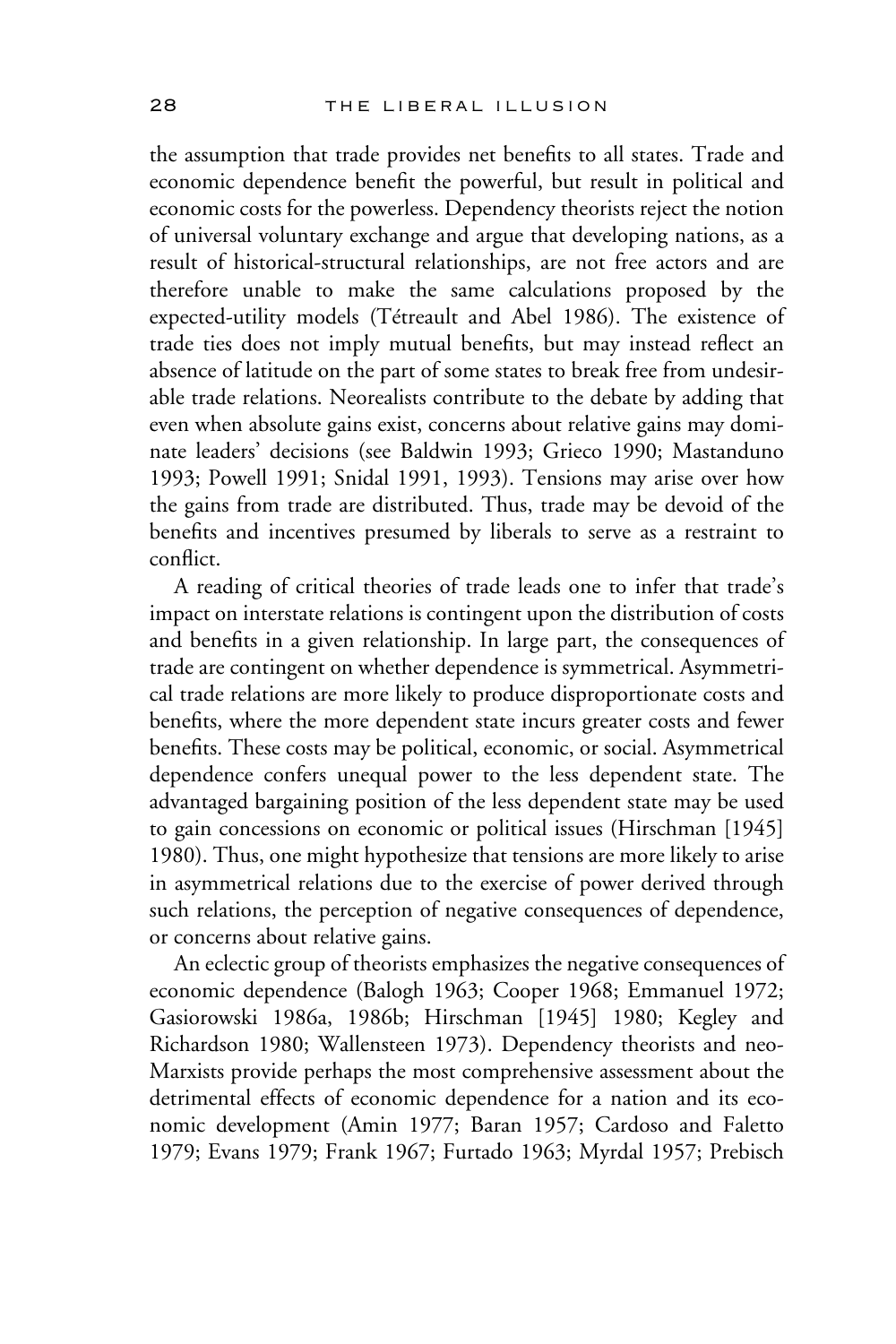1950; Seers 1963; Singer 1950).<sup>6</sup> In criticizing liberal assumptions about the universal benefits of free trade, dependency theorists argue: (1) the gains from trade are enjoyed exclusively by developed states; (2) trading relations between developed and developing nations retard the development process of developing states; and (3) trade exacerbates inequalities in the wealth of nations (Singer 1950; Myrdal 1957; Seers 1963). For Seers (1963) and others, underdevelopment results from relations between states, rather than internal conditions within developing nations. "Development for one of the parties will therefore tend to imply underdevelopment for the other, depending on their relative positions within the structure binding them together" (Blomström and Hettne 1984, 18). Frank (1967) views the "development of underdevelopment" as a result of economic dependence, while Cardoso maintains that growth might occur in the periphery, but it will entail "capitalist dependent development" (see Blomström and Hettne 1984, 67, 75).

The dependency school of thought focuses primarily on relations between developed and developing states, but the negative consequences of dependence may arise within other types of interstate relations. Marxist attention to the exploitative nature of unequal exchange relations, as well as realist views about the use of economic instruments for promoting power, illustrate the long tradition of skepticism about free trade. The views expressed by Max Sering mirror those arguments located in contemporary critiques of liberalism:

It ha[s] been wrongly contended that in the economic intercourse of nations the dependence is always a mutual one, that always equal values are exchanged. As between private persons, there exist between national economies relations of exploitation and of subjection. (1900, quoted in Hirschman [1945] 1980, 11)

In his seminal work, *National Power and the Structure of Foreign Trade*, Hirschman was among the first contemporary scholars to elaborate on "how relations of influence, dependence and domination arise right out of mutually beneficial trade" ([1945] 1980, vii). He states:

The Nazis . . . had not perverted the international economic system, they had merely capitalized on one of its potentialities or side effects; for "power elements and disequilibria are potentially inherent in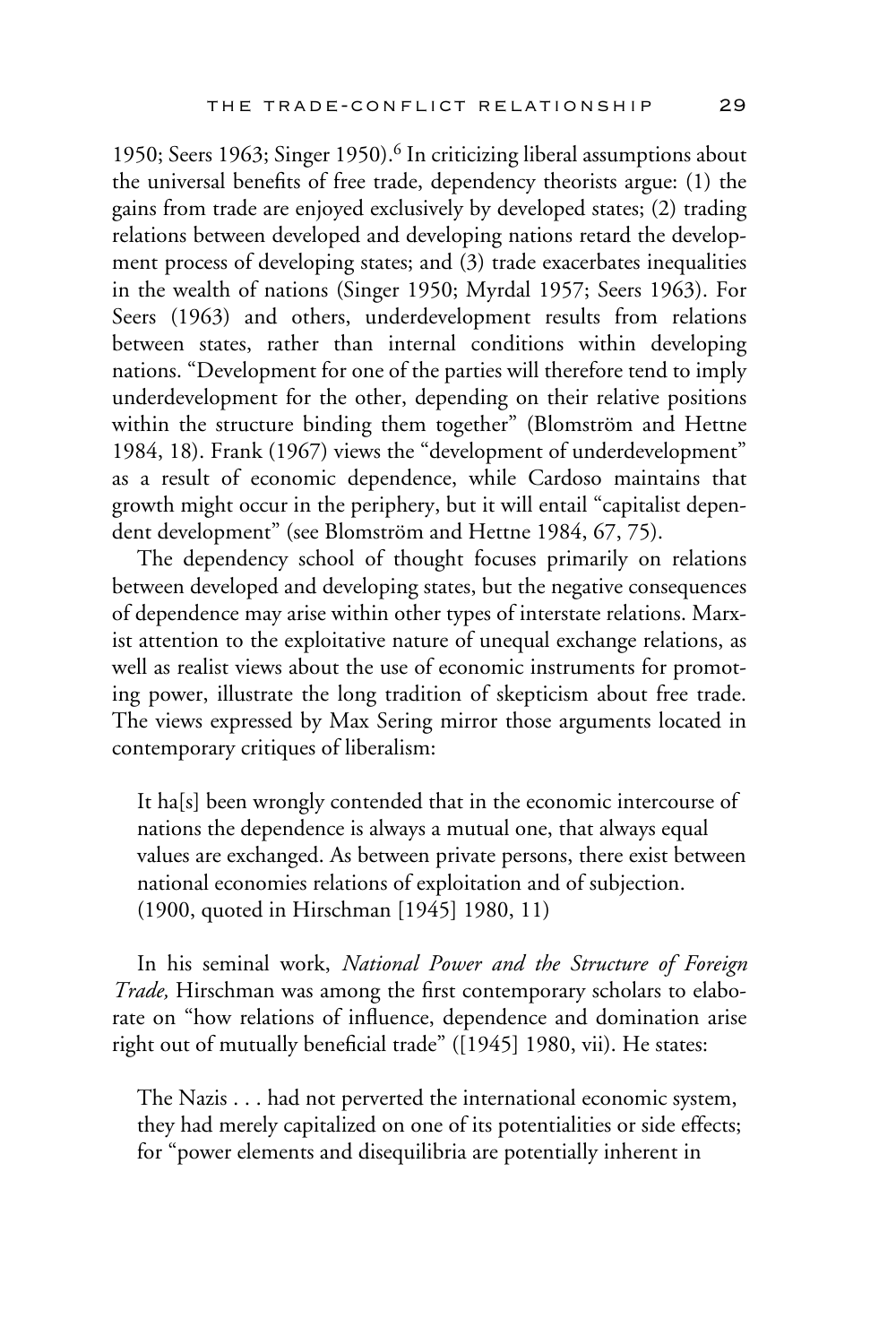such 'harmless' trade relations as have always taken place, e.g., between big and small, rich and poor, industrial and agricultural countries—relations that could be fully in accord with the principles taught by the theory of international trade." (vii)

Hirschman grounds his notion of dependence on the importance of one trading partner relative to others. When one state maintains most of its trade with a given partner and lacks the freedom to alter existing trade patterns, "dependence" results. Dependence arises from a state's inability to spread its imports and exports equally over a large number of countries. States with a limited set of trading partners are assumed to be more dependent on those with whom they trade heavily. In particular, when structural linkages exist, dependent states are less able to alter their trade patterns and may become subject to manipulation. The lack of freedom and the perpetuation of dependence preclude states from enjoying the benefits of trade as described by liberals, whose model did not show states subjected to the coercive political pressures found in relations of dependence.

Thus, a natural component of trade relations is the potential use of asymmetrical dependence as a method to exert political pressure on a trade partner. Unlike some critics of liberalism who reject the idea that all states benefit from trade, Hirschman accepts this view, but also underscores the potentially adverse consequences associated with these benefits. For liberals, the more dependent state, such as a developing nation, generally enjoys greater economic benefits from an opportunity to trade with a large state than the large state derives from the relationship. It is the dependent state's fear of losing the gains from trade that enables the less dependent (more powerful) state to enjoy a disproportionate amount of influence in the trading relationship. In turn, the leverage accruing to the more powerful state from this asymmetrical dependence may be used to gain concessions in either the political or economic domains. Thus, it is the less powerful state's desire to acquire and preserve the gains from trade that perpetuate relations of dependence and the consequences that entails.

In *Power and Interdependence,* Keohane and Nye (1977) build upon Hirschman's notion of how asymmetrical dependence serves as a source of power for the less dependent state. Although these works do not explicitly address the trade-conflict relationship, they illuminate the dynamics present in asymmetrical relations. The manipulation and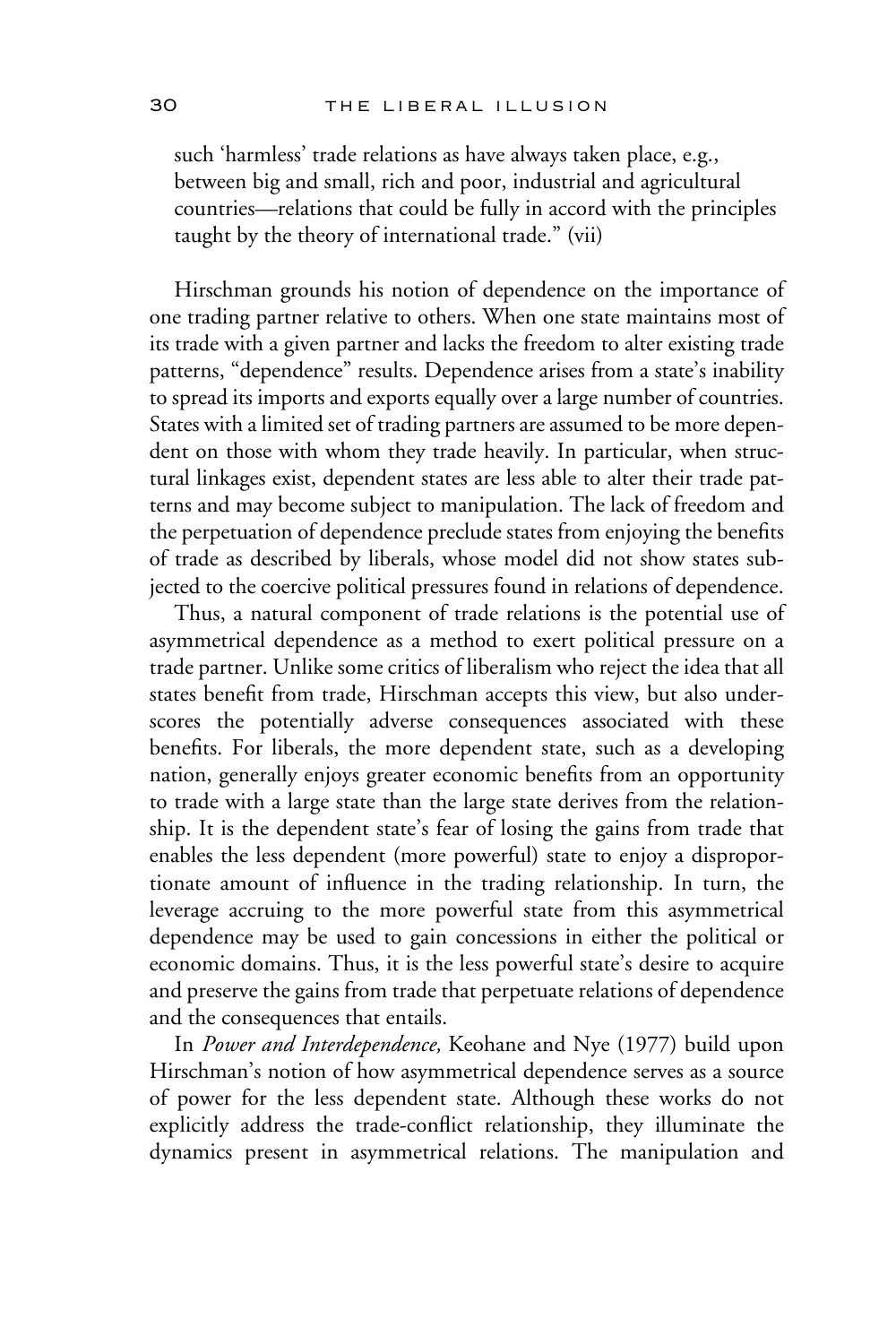potential for coercive tactics characteristic of asymmetrical relationships stand in sharp contrast to the harmonious ties described by liberals. This raises the question of whether asymmetrical dependence can ever be described as peaceful, or whether asymmetrical dependence is incongruent with the notion of peace.

Within the context of this study, I wish to assess the extent to which coercion manifests itself in explicit threats of violence. However, there are some theorists that might argue that the types of relationships involving asymmetrical dependence violate the notion of peace, by involving implicit threats and "structural violence" (Galtung 1971). What is clear is that the dynamics of asymmetrical dependence are likely to produce hostilities between actors, creating a predisposition for conflict. Still, it is equally plausible that the more powerful state has the ability to suppress conflict before it erupts, but that the types of tactics used to suppress dissent may in themselves constitute a violation of peace.

Control by the more powerful state is not confined to political or economic manipulation, but also may involve active military intervention. Wallensteen (1973) demonstrates that powerful states are more likely than minor powers to intervene militarily or engage in military confrontation with underdogs that are dependent upon them economically. For example, Wallensteen cites several instances in which the United States pursued military actions against Latin American states that were economically dependent upon the United States. Thus, Wallensteen shows that asymmetrical dependence not only threatens autonomy, but also can pose real threats to national security.

Although presumably more pronounced in asymmetrical relations, interdependence entails costs for mutually dependent states, as they become subject to the external influences of trading partners (Keohane and Nye 1977, 13). Even supporters of expanded trade ties recognize that extensive economic interdependence threatens national autonomy and poses problems for policymakers. As Cooper states:

Like other forms of international contact, international economic intercourse both enlarges and confines the freedom of countries to act according to their own lights. It enlarges their freedom by permitting a more economical use of limited resources; it confines their freedom by embedding each country in a matrix of constraints which it can influence only slightly, often only indirectly, and without cer-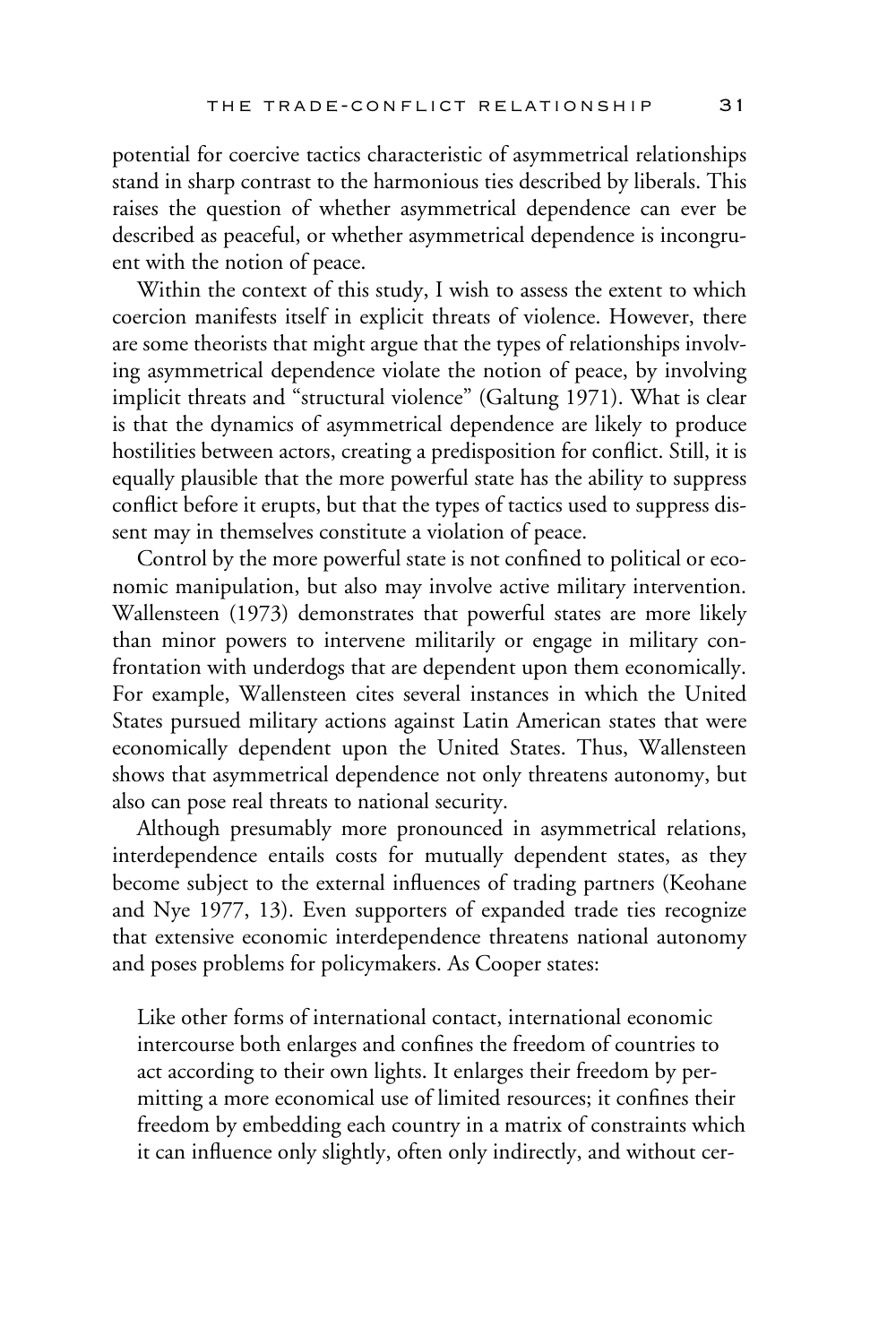tainty of effect.  $\dots$  As with a marriage, the benefits of close international economic relations can be enjoyed only at the expense of giving up a certain amount of national independence, or autonomy, in setting and pursuing economic objectives. (Cooper and Council on Foreign Relations 1968, 4)

States must resolve the dilemma of simultaneously reaping the benefits of interdependence without impeding their own national objectives. Cooper acknowledges that this is more difficult for smaller than for larger countries, since the former are forced to adjust their behavior to conform to the wishes of the states they are dependent upon (5). However, when Cooper employs the analogy of marriage to describe interdependent relationships between states he overlooks the intense forms of violence that too often manifest themselves in close relationships, such as those between spouses or lovers. Therefore, Cooper's perception of the negative consequences of interdependence and the ways in which states might overcome such adverse effects are very different from the harsher scenarios one might portray about interdependent relationships.

Trade dependence can limit autonomy beyond the economic realm. Kegley and Richardson (1980) specifically address the effect of economic dependence on foreign policy compliance, arguing that dependent trade partners are subject to the demands of the stronger trade partner when making foreign policy decisions. The influence effect of trade ties has been portrayed in a positive light by some advocates of trade expansion, who view "constructive engagement" as a means to alter the domestic and foreign policies of their trading partners. For example, many policymakers in the United States argue that the expansion of trade ties with China will provide an avenue for influencing the Chinese human rights record. Similarly, some Western policymakers consider trade to be a means to expose states to democratic systems and believe this will foster transitions to democracy. For others, the threat of severing trade ties (economic sanctions), rather than policies of constructive engagement, is preferred as a more subtle means of exerting coercive influence on trade partners than would be achieved by threats of force. In either case, trade is portrayed as an instrument to exert influence on other nations. The target of such influence attempts might then view trade ties as a challenge to their autonomy.

Gasiorowski (1986a, 1986b) and Kegley and Richardson (1980) show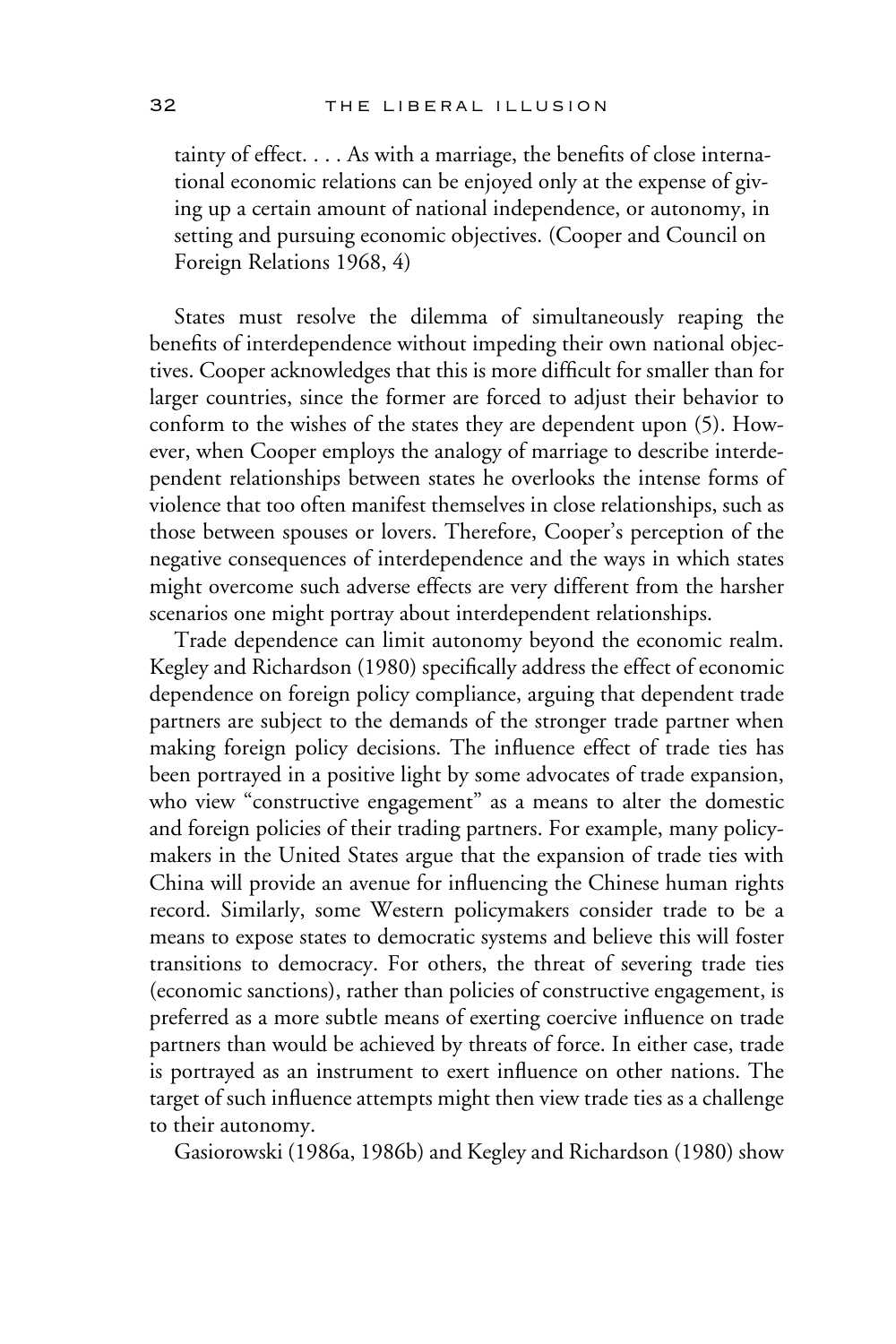that the political impact of dependence and the negative consequences of trade are more pronounced in asymmetrical relations. Gasiorowski (1986a, 1986b) provides evidence that those countries that are more dependent on trade as a source of national income are more hostile toward countries on which they are interdependent. Economic interactions are only associated with declines in conflict when the costs of interdependence are minimized, as when states design policies to reduce potential threats to national autonomy (Cooper and Council on Foreign Relations 1968; Gasiorowski 1986a).

What is unclear in debates concerning economic dependence, particularly asymmetrical dependence, is whether the use of power derived from asymmetrical dependence is sufficient to create tensions necessary for the outbreak of militarized hostilities. Relations that fail to provide mutual benefits or impose disproportionate costs on one actor may be characterized as hostile, without manifesting themselves in military conflicts. Hostilities might be suppressed when states see some benefit in preserving the relationship or when states fear more costly reprisals from breaking ties with dominant states. Russett notes that "conflict may be suppressed by the operation of a relationship where one party dominates the other" (1967, 192). It is plausible to argue that the power dynamics that characterize asymmetrical relations create a predisposition for conflict greater than that found in symmetrical trade relations. Yet, whether such hostilities manifest themselves in conflict remains an empirical question.

The pacifying influence of trade may also give way to discord when one state believes that its partner is enjoying disproportionate benefits within the relationship. Neorealists' focus on relative gains provides a basis for understanding why the presence of absolute gains may neither be sufficient to satisfy states nor create a disincentive to conflict. Although concerns about relative gains are not limited to asymmetric relations, there may be greater concerns about relative gains, since the costs and benefits in asymmetrical relations may be more pronounced in such relationships compared to those that are more balanced. Even when states are thought to benefit absolutely from trade, one state might consider its partner's disproportionate gain to be a loss to itself in terms of relative power. This is particularly the case when trading relations possess characteristics of cooperation as well as competition. For example, trading relations between the United States and Japan exemplify a contem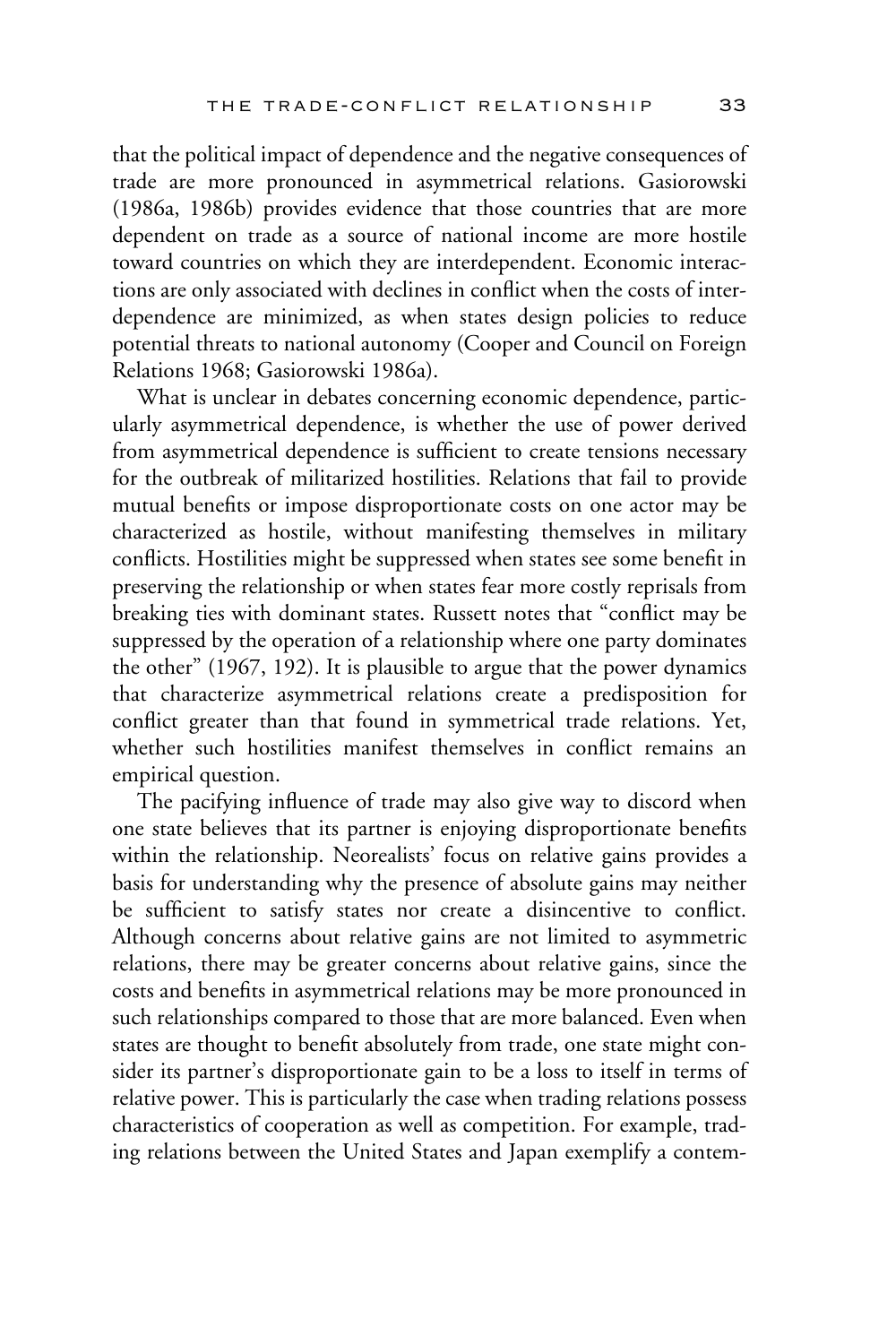porary case of the tensions that erupt over relative gains. Most liberal economists would argue that the United States and Japan both derive net benefits from their trading relationship, but we frequently see that concerns over relative gains often dominate trade disputes. R. G. Hawtry provides important insight into the sources of tensions that may arise over relative gains:

So long as welfare is the end, different communities may cooperate happily together. Jealousy there may be and disputes as to how that material means of welfare should be shared. But there is no inherent divergence of aim in the pursuit of welfare. Power, on the other hand, is relative. The gain of one country is necessarily loss to others, its loss is gain to them. Conflict is the essence of the pursuit of power. (1930, quoted in Hirschman [1945] 1980, 27)

The relevance of relative gains to trading relationships is highlighted in the work of Gowa (1994). Gowa assesses the security externalities associated with trade and argues that states choose to trade with allies in order to avoid granting the gain from trade to adversaries, which results in security externalities. She argues that it is not the increased income that is of greatest concern in trade with an adversary, but the ability of the adversary to enjoy the gains arising from specialization. Permitting an adversary the opportunity to increase its productive efficiency and redirect resources away from alternative productive ventures could allow it to increase production of military resources, which would pose a potential challenge.

The relative-gain argument depicts one state's gain in trade as being another state's potential loss. This characterization of trade is made more explicit in Marxist arguments about the structure of unequal exchange relations. For example, some neo-Marxists argue that trade between developed and developing nations siphons off resources from the poor to the rich state (see Galtung 1971). In this scenario, poor states have little power to break free from exploitative trade relations, particularly when the legacy of colonialism and neoimperialism have left poor states structurally linked to the dominant states. As noted earlier, liberals maintain that smaller states enjoy disproportionate benefits in their trading relations with large states. Whether one accepts the liberal economist or Marxist interpretation of who benefits more in relations between devel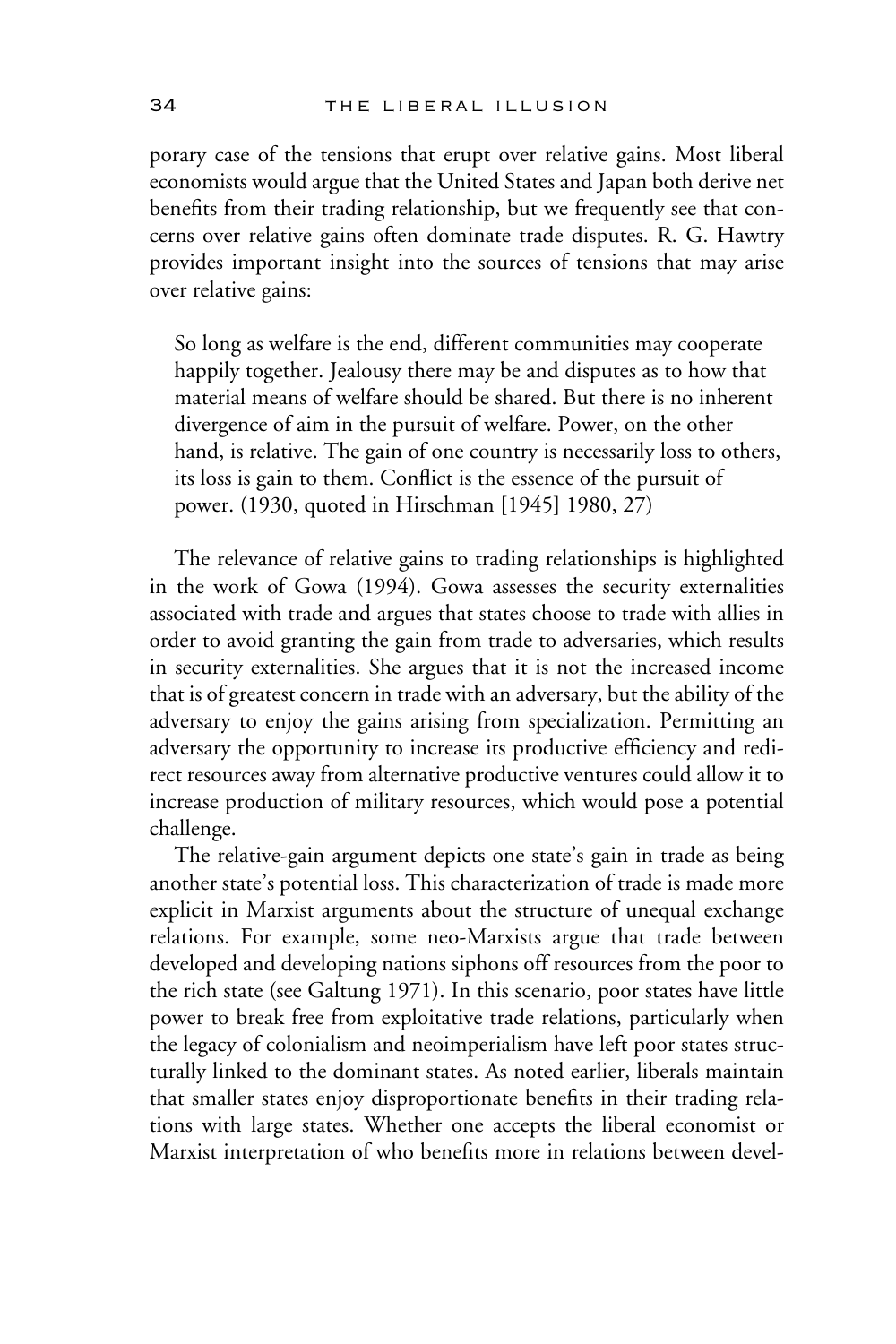oping and developed states, it is clear that perceptions about the distribution of benefits might affect one's assessment of trading relations, in both theory and practice, and that perceptions seem to differ depending upon the type of trading relationship that exists. And it is perception, as well as objective reality, that creates tensions and shapes leaders' decisions to engage in conflict.

#### Trade Increases Conflict

A third group of theorists rejects the notion that international trade provides an impetus to peace. Although lacking a unified position, several systemic theories grounded in Marxist-Leninist or resource-scarcity perspectives predict greater conflict accompanying the expansion of trade. A similar view is expressed in the neorealist writings of Kenneth Waltz (1979), who argues that increased interdependence at the system level leads to increased conflict. His rationale, shared by critics of the contact hypothesis, is that increased contact creates potential opportunities for discord.

Within the tradition of Lenin's theory of imperialism, neo-Marxists view competition over markets and resources as an inherent feature of capitalism (Baran 1957; Sweezy 1942). This competition can easily result in violent conflict between major powers, as well as the domination of less powerful states. Lateral pressure theory also envisions conflict corresponding with shortages of resources and markets (Choucri and North 1975, 1989). Similarly, neomercantilist theories anticipate greater conflict emerging when states pursue aggressive policies for capitalist expansion under the guise of the national interest. When such behavior emerges among major powers, the result can be trade wars, investment wars, or even hegemonic wars (Sayrs 1990).

Theories maintaining that conflict is inherently related to exchange relations primarily originate as outgrowths of Marx's ([1887] 1906) notion that capitalism is exploitative in its very nature and results in conflict between classes, as well as between factions of capital. In fact, Marx favored free trade, rather than protectionism, because he felt free trade would create tensions that would accelerate the inevitable crisis and inevitable demise of capitalism (see Marx 1848). Similarly, Lenin's theory of imperialism is grounded in the aggressive nature of monopoly capitalism, whereby conflict is an integral part of capitalist expansion. Hobson rejected the notion that capitalism itself was responsible for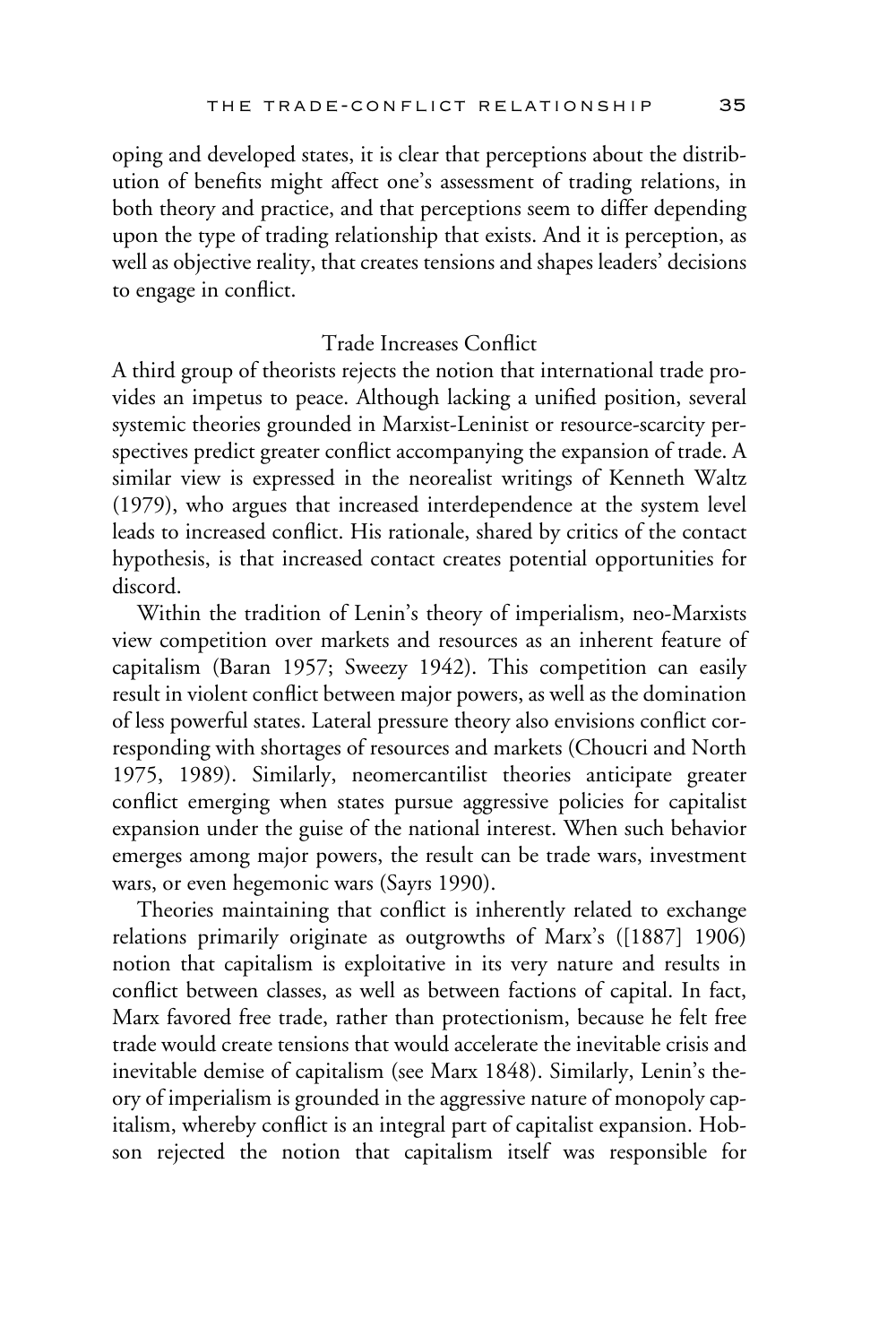aggressive expansionism, arguing instead that imperialism is the result of capitalism's maladjustment ([1902] 1954).

Rosecrance (1986) provides a useful distinction between Marxist-Leninist and dependency theories in terms of their predictions about the impact of trade on international conflict. He notes that dependency theories assume a degree of collusion among developed capitalist states with conflict arising in relations between unequal partners. Lenin, however, argues that the highest stage of capitalist development—imperialism leads to conflict among the most advanced capitalist nations as they vie for control over new markets, sources of raw materials, and scarce resources. But Rosecrance's distinction may not capture the full flavor of Lenin's theory. Lenin clearly sees capitalist states vying for control over less powerful states. In the process, capitalist states employ force to gain control over desired territories and to subjugate the inhabitants of these territories.

Although insightful, theories of imperialism and resource scarcity at the system level are less helpful in developing hypotheses at the dyadic level. Hypotheses related to imperialism may actually be more applicable to triadic-level analysis. That is, the most intense conflicts arise from capitalist competition between states vying for control over a third state. Thus, the conflicting states are not themselves interdependent, but seek to establish relations of dependence and domination with the same third party. Although not the subject of this study, theories of imperialism highlight the potential problems in assuming that the expansion of trade will always have pacifying effects on conflict. More important, if we wish to predict where conflict is most likely to occur between economic partners, two competing hypotheses emerge. Conflict between powerful nations may be the central concern, but conflict between asymmetrical partners is also likely, since powerful nations may use force or other coercive means to gain territory and markets in weaker nations or to establish and maintain relations of dependence. In general, critical theories provide a picture of trading relationships that stands in sharp contrast to the harmonious ones portrayed by liberals.

Just as theorists differ over the economic interpretations of trade's impact, scholars disagree about whether close contact through commerce or other ties is beneficial for fostering peace. As noted, Waltz (1979) maintains that increased interdependence creates more opportunities for conflict. Forbes (1997) reviews a large body of theoretical and empirical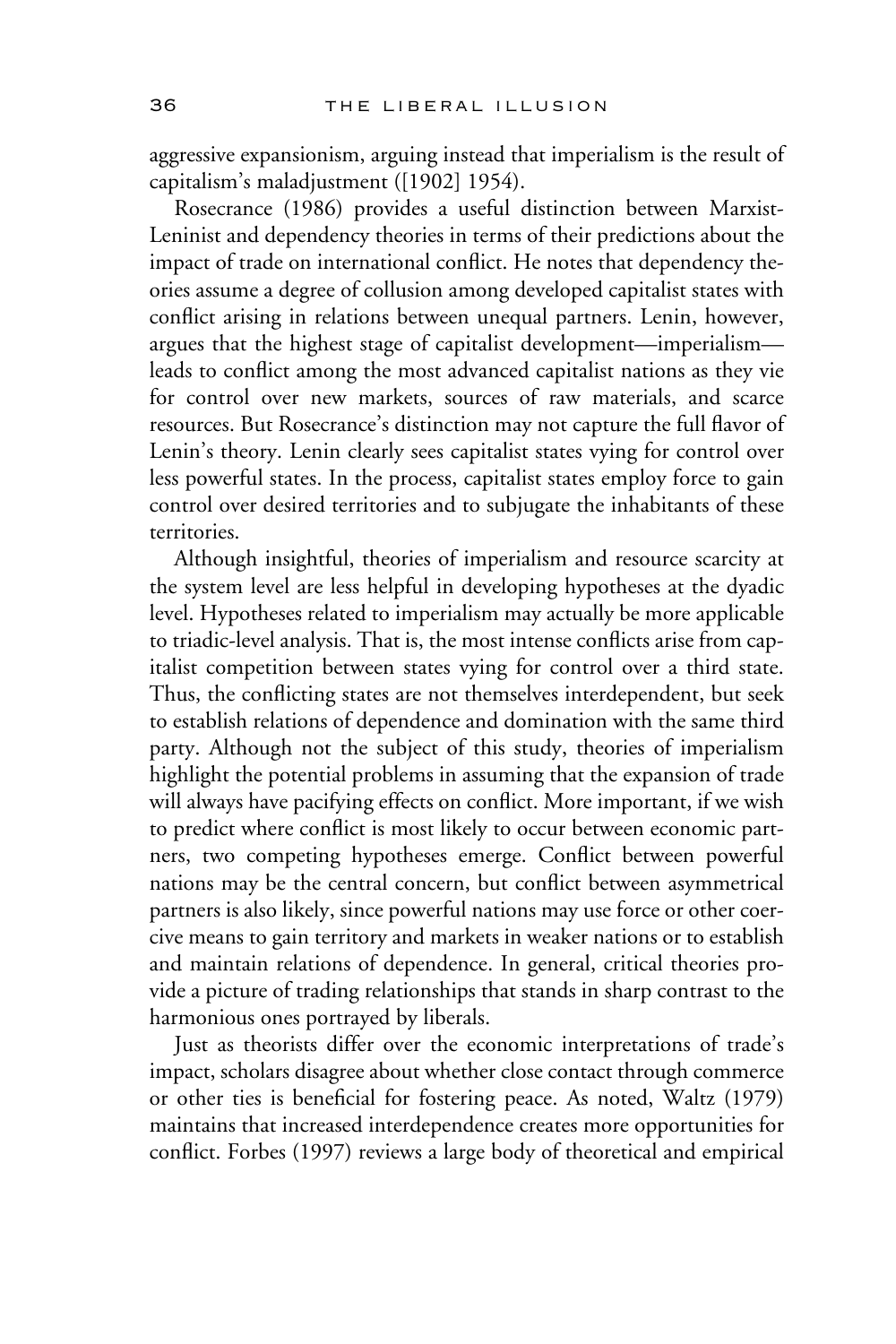literature relevant to the contact hypothesis (that contact has a positive effect on relations between individuals and societies, and close contact serves to break down prejudices between people and nations and to foster peaceful relations). The majority of the empirical evidence reviewed suggests that contact between individuals reduces prejudices and improves relationships, but increased contact between aggregate groups such as nations appears to be correlated with conflict. His review of contact theory highlights the need to distinguish between different types of contact. Theorists differ over which types of contact are good and which are bad for producing peaceful integration. I would argue that those situations in which actors believe they derive benefits from contact are more likely to produce desirable effects, while those in which actors believe they do not benefit are likely to increase conflict. What appears clear is that not all economic relationships, or all contacts, produce the same effect.

Trade Has an Insignificant or

Counterbalancing Effect on Conflict

Realist literature suggests that the influence of trade is subordinate to other considerations in determining the incidence of international conflict (Blainey 1973; Blanchard and Ripsman 1994; Bueno de Mesquita 1981; Buzan 1984; Levy 1989; Ripsman and Blanchard 1996/97). Realist theorists have traditionally relegated economic concerns to the domain of "low politics," elevating concerns about national security to the central focus in international relations scholarship. Neoliberals argue that the traditional hierarchy of issues advanced by realist scholars is no longer viable as a framework for studying an interdependent world (Keohane and Nye 1977). Still, economic considerations remain subordinate to military concerns in realist assessments of leaders' decisions to engage in conflict. According to realist logic, trade will not create a sufficient deterrent to conflict. This does not mean that trade ties are unimportant for realists. Trade is recognized as a tool of influence. Trading relationships with states that provide strategic commodities are also valued. However, when faced with questions about whether to engage in conflict, leaders do not necessarily evaluate the potential harm that might be caused to a trading relationship.

Finally, it may be that there are enough instances in which trading relationships are conflictual and in which they are cooperative that the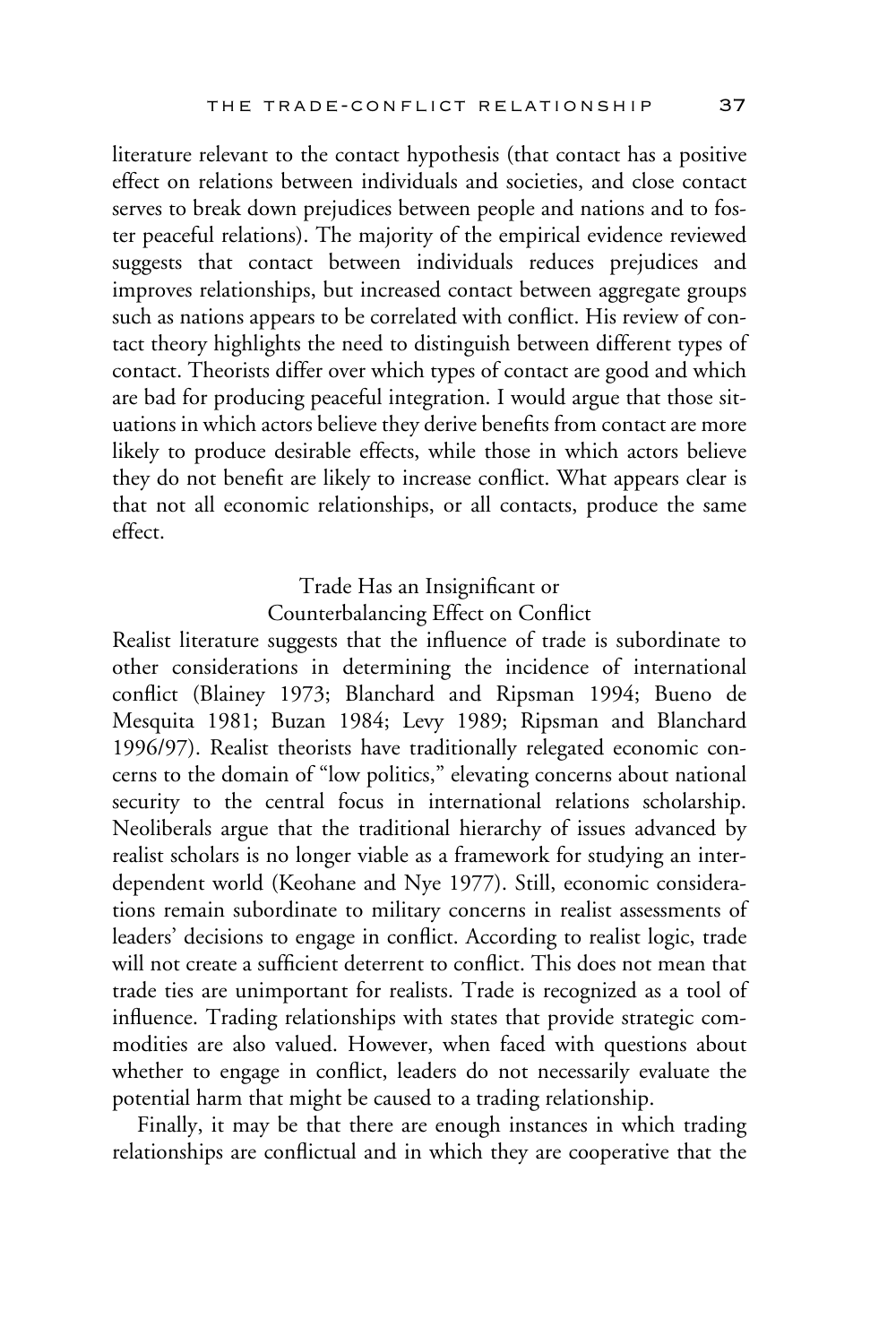two sets of cases cancel each other out. Trade may, in fact, matter in some relationships, but not in others. Trade may also contribute to conflict and to peace and do so in a manner where the examples one finds of either set of cases balance against each other. We would therefore observe a null finding—that there is no relationship, on average, between trade and conflict. The statistical result of such a situation would be akin to the conclusions made by those who say that trade is irrelevant to conflict. In the case of canceling out, trade may be very relevant, but the directional influence varies in too many instances to find one dominant pattern.

## consolidating alternative

## propositions

One way to reconcile the differences in the propositions advanced by alternative theoretical traditions is to consider the commonalities among various arguments. The basis of trade's pacifying effect is presumed to arise from the benefits derived from economic linkages. When such ties are believed to contribute to poverty or domestic disequilibria, the pacifying influence of trade may be neutralized. In fact, it may be reversed, whereby increased trade leads to increased conflict. Although not considered in relation to trade and conflict, Russett (1983) emphasizes the important link between poverty and conflict, and peace and prosperity. Describing the potential for violence that may result during times of economic crisis, Russett's analysis has implications for the research question at hand: for if one state perceives poverty to arise from economic relations, trading relations might become hostile; whereas when states enjoy increased prosperity from trade, trading relations might become harmonious. Similarly, Neff (1990) notes that economic nationalism tends to resurface during periods of economic recession, while free trade flourishes during periods of prosperity. In sum, beneficial trade may deter conflict, while situations characterized by disproportionate detrimental effects from trade might be associated with conflict.

Accepting the liberal premise that the gains from trade provide a disincentive to conflict, one would anticipate states refraining from engaging in conflict with their most important trading partners. While reasonable, it is apparent that the notion that trade promotes peace is only one of a number of alternative hypotheses. It is possible to envision instances in which the benefits to be gained from conflict exceed those to be gained from the preservation of the trading relationship. One can also imagine instances in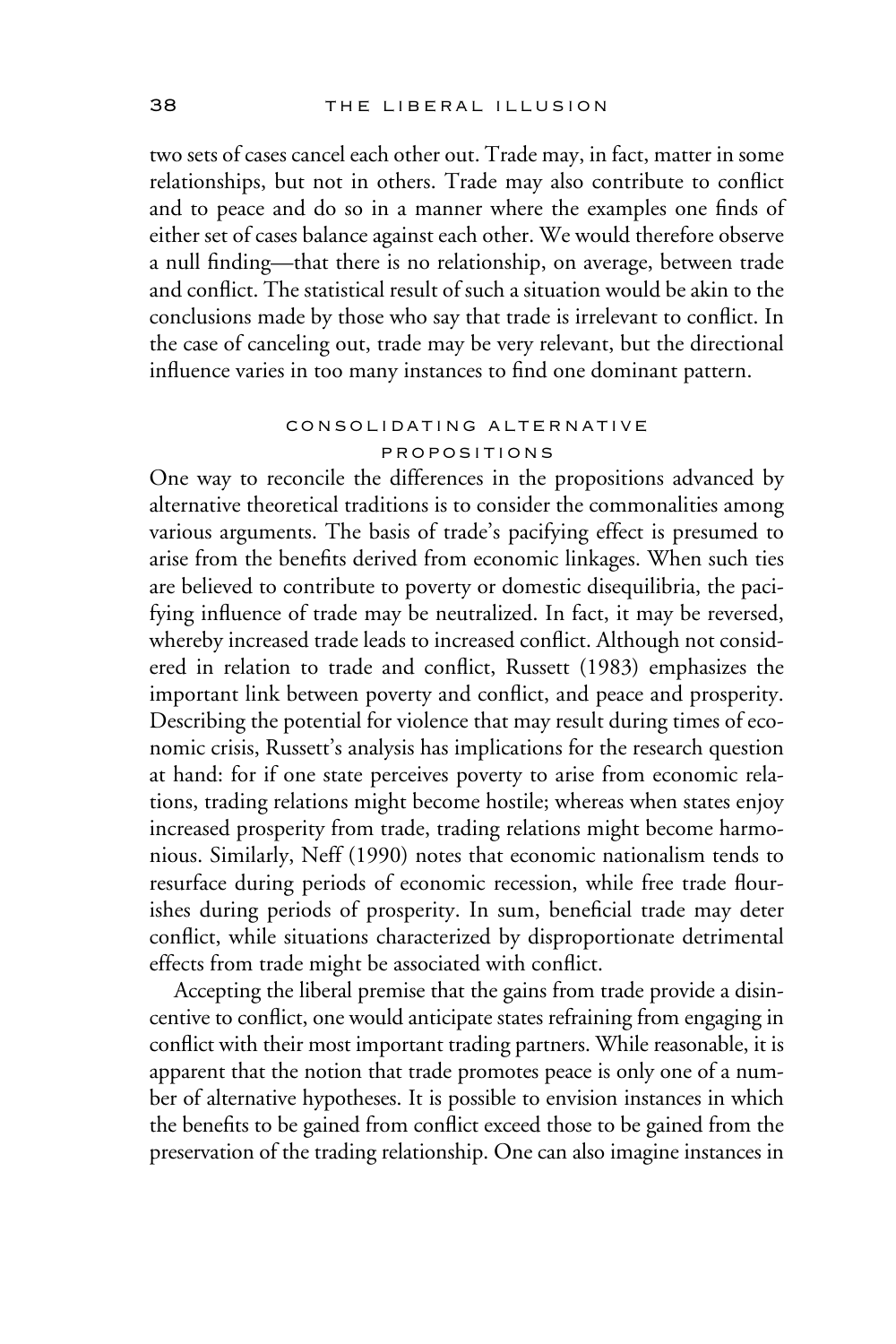which asymmetrical dependence may give rise to conflicts or, at a minimum, fail to inhibit them. Given the aforementioned theoretical propositions, it is clear that a case can be made for the promotion of peace through trade; conflict as a product of trade; or trade having no effect on interstate conflict. Moreover, trade's impact on conflict may be contingent upon the nature of dependence in the relationship, whereby symmetrical ties may promote peace, but asymmetrical ties exacerbate conflict. This suggests that trade's impact on interstate relations is variable.

I evaluate the relative validity of each proposition relevant to the trade-conflict relationship. Several theorists offer clues about the types of trading relations that are most likely to produce mutual benefits and therefore possess the greatest potential for fostering peace. Theorists also provide clues about the conditions most likely to stimulate contempt in economic relationships, suggesting which dyads are less likely to enjoy the pacifying influence of trade.

To evaluate alternative propositions about the trade-conflict relationship, it is important to identify relationships hypothesized to promote peace. Liberals, for example, highlight the importance of extensive trade ties for reducing conflict. The balance of dependence is irrelevant to the liberal proposition that trade promotes peace. Theories critical of liberalism stress the variations that exist across economic relationships, where the symmetrical nature of dependence is an important element is assessing the consequences of trade ties. As mentioned in chapter 1, interdependence generally implies relations of mutual need and, by extension, mutual vulnerability between actors, while dependence connotes asymmetrical relations. Keohane and Nye (1977, 8–9) make a further distinction between interdependence and interconnectedness, where interconnectedness represents weak linkages among states.

Rather than thinking about the presence or absence of interdependence and dependence as a strict dichotomy, I conceptualize trade relations along a continuum, where characteristics of different types of relationships may coexist. Relations of dependence, where one state is heavily dependent on the relationship and the other lacks dependence, are generally considered in related literature to be the most conflictual (Hirschman [1945] 1980). Relations characterized by mutual need seem to entail less costly dimensions to the relationship.

It is useful to provide a graphic representation that simplifies the relationship between interdependent, dependent, and relatively independent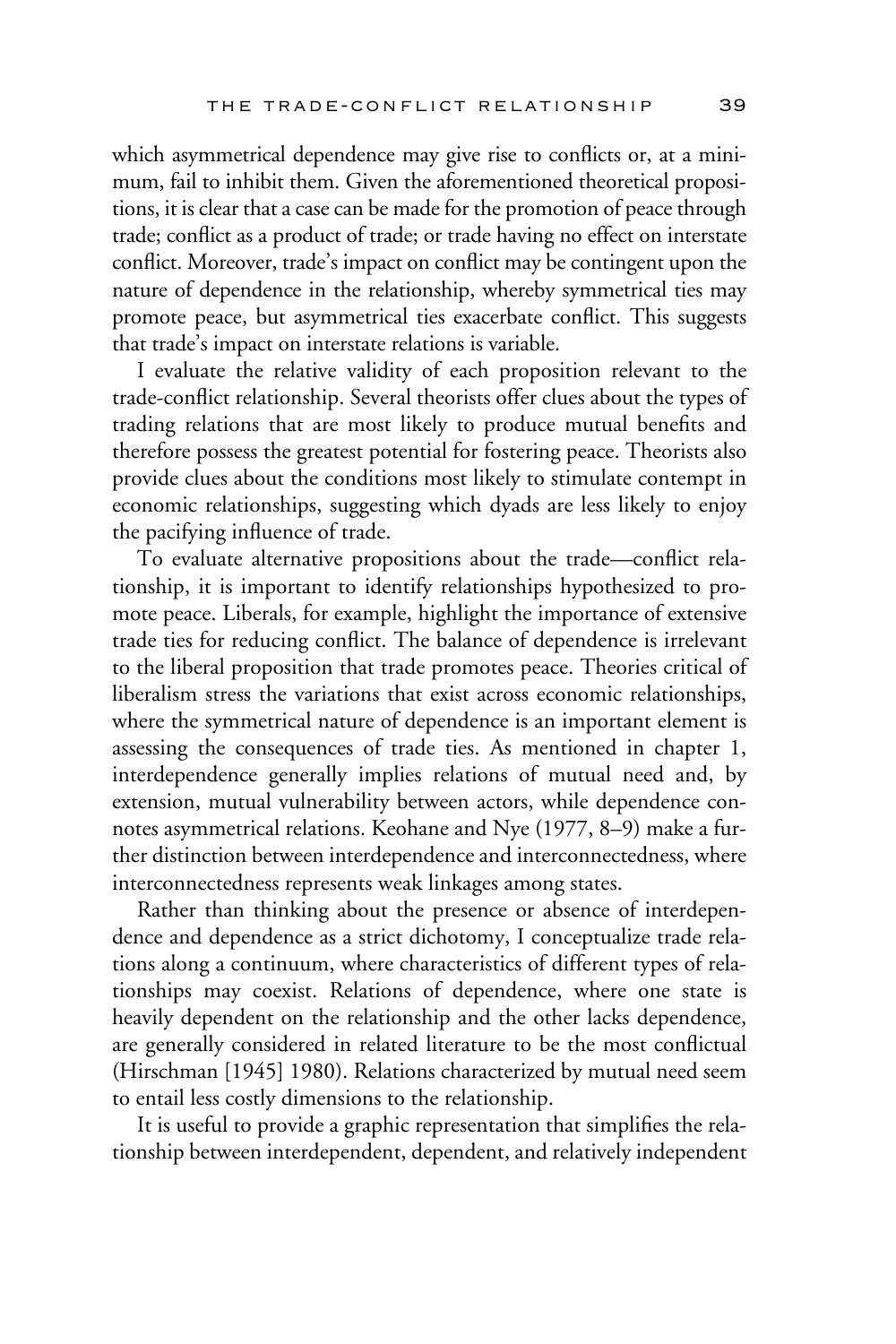

fig. 1. Dependence and interdependence continuum

relations. Figure 1 represents a dyadic relationship, where each axis measures the trade share each state has of its partner's total trade.

Quadrants I and IV represent scenarios in which one state is disproportionately dependent upon the other partner, considered by critics of liberalism to be the most conflictual. Quadrants II and III represent conditions of mutual (symmetrical) dependence, yet in the latter case dependence is minimal. Thus, dyads falling within quadrant III have symmetrical, but not salient economic relations. To distinguish between the balance and the extent of dependence, imagine a line bisecting the origin at a 45-degree angle and extending out to the point where each state has 100 percent of its trade with one partner. The closer dyads fall to this diagonal line, the more *balanced* the relationship. For some theorists, symmetry is the most important factor for fostering peace in a relationship regardless of the extent of such ties.<sup>7</sup> For other states, relations falling within lower ranges of the line (i.e., in quadrant III) lack the bonds sufficient to inhibit conflict. Taken as a whole, the various scenarios described by alternative schools of thought would suggest that relations that have both extensive and balanced trade dependence offer the greatest hope for peace (i.e., those trading relationships falling within quadrant II).